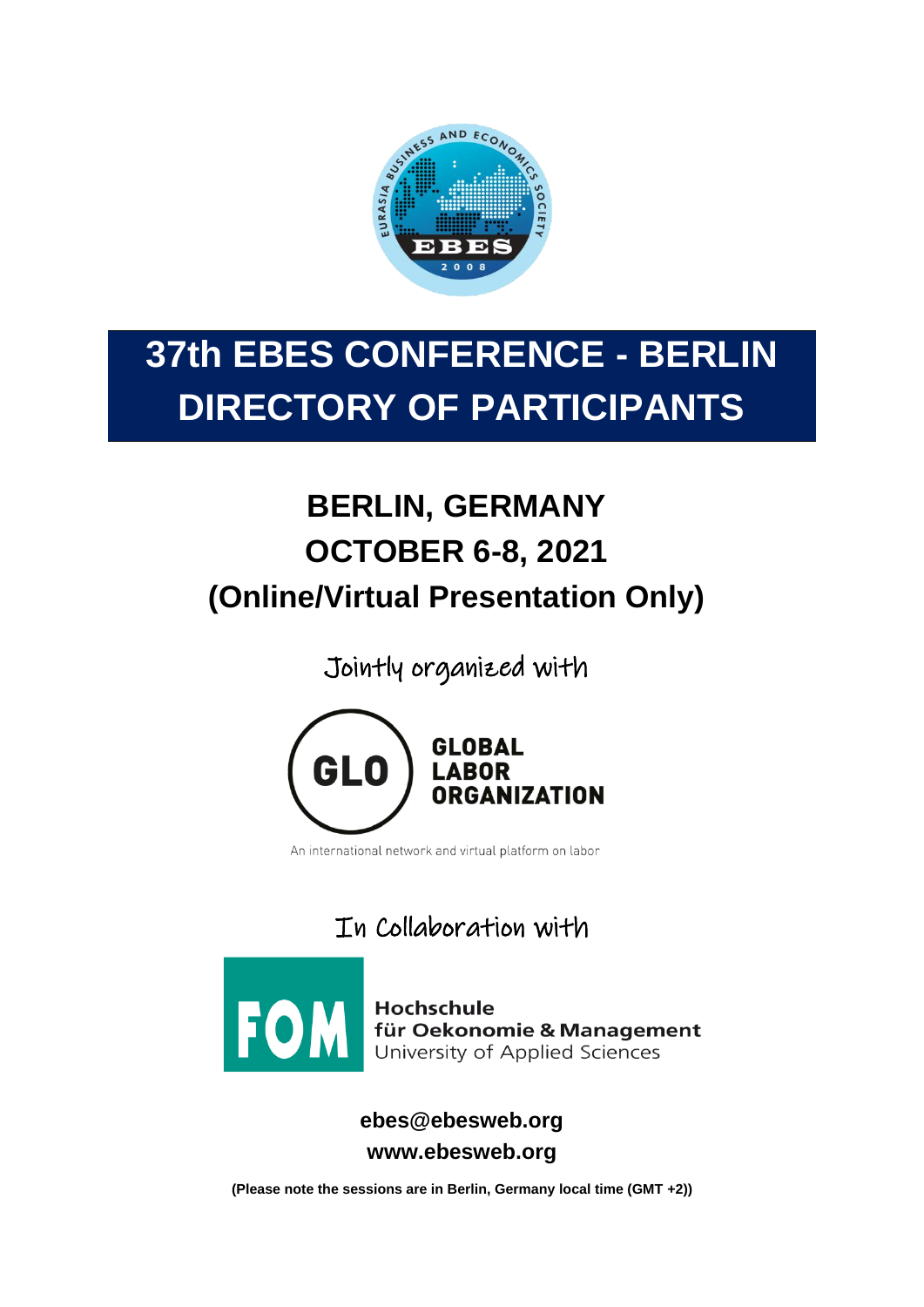#### **LIST OF COUNTRIES REPRESENTED**

|                | <b>Country</b>      | Number of<br>authors    | $\%$  |
|----------------|---------------------|-------------------------|-------|
| 1              | Albania             | 2                       | 0.53% |
| $\overline{c}$ | Australia           | $\overline{3}$          | 0.79% |
| 3              | Austria             | 3                       | 0.79% |
| 4              | <b>Bulgaria</b>     | 3                       | 0.79% |
| 5              | Chile               | $\overline{3}$          | 0.79% |
| 6              | China               | 6                       | 1.58% |
| 7              | Colombia            | 3                       | 0.79% |
| 8              | Croatia             | 8                       | 2.11% |
| 9              | Czechia             | 5                       | 1.32% |
| 10             | Denmark             | $\overline{1}$          | 0.26% |
| 11             | Egypt               | $\overline{3}$          | 0.79% |
| 12             | Estonia             | 5                       | 1.32% |
| 13             | France              | 4                       | 1.06% |
| 14             | Germany             | 36                      | 9.50% |
| 15             | Greece              | $\overline{4}$          | 1.06% |
| 16             | Hong Kong           | $\mathbf{1}$            | 0.26% |
| 17             | Hungary             | $\overline{1}$          | 0.26% |
| 18             | Iceland             | 1                       | 0.26% |
| 19             | India               | 12                      | 3.17% |
| 20             | Indonesia           | 17                      | 4.49% |
| 21             | Ireland             | 1                       | 0.26% |
| 22             | Israel              | $\overline{6}$          | 1.58% |
| 23             | Italy               | 35                      | 9.23% |
| 24             | Japan               | 5                       | 1.32% |
| 25             | Kazakhstan          | $\overline{\mathbf{c}}$ | 0.53% |
| 26             | Latvia              | $\overline{4}$          | 1.06% |
| 27             | Lithuania           | 5                       | 1.32% |
| 28             | Luxembourg          | 1                       | 0.26% |
| 29             | Malaysia            | 16                      | 4.22% |
| 30             | Mexico              | 1                       | 0.26% |
| 31             | Morocco             | 4                       | 1.06% |
| 32             | New Zealand         | $\mathbf{1}$            | 0.26% |
| 33             | North Macedonia     | $\overline{4}$          | 1.06% |
| 34             | Norway              | 3                       | 0.79% |
| 35             | Poland              | 23                      | 6.07% |
| 36             | Portugal            | 7                       | 1.85% |
| 37             | Romania             | $\overline{14}$         | 3.69% |
| 38             | Russia              | 9                       | 2.37% |
| 39             | Saudi Arabia        | $\overline{c}$          | 0.53% |
| 40             | Scotland            | 1                       | 0.26% |
| 41             | Serbia              | 1                       | 0.26% |
| 42             | Singapore           | 1                       | 0.26% |
| 43             | Slovakia            | $\overline{4}$          | 1.06% |
| 44             | South Africa        | 3                       | 0.79% |
| 45             | South Korea         | $\overline{c}$          | 0.53% |
| 46             | Spain               | 25                      | 6.60% |
| 47             | Sweden              | 1                       | 0.26% |
| 48             | Switzerland         | 3                       | 0.79% |
| 49             | Thailand            | $\overline{1}$          | 0.26% |
| 50             | The Netherlands     | 5                       | 1.32% |
| 51             | Turkey              | 19                      | 5.01% |
| 52             | U.A.E.              | 5                       | 1.32% |
| 53             | U.K.                | 16                      | 4.22% |
| 54             | $\overline{U.S.A.}$ | 28                      | 7.39% |
|                | <b>TOTAL</b>        | 379                     | 100%  |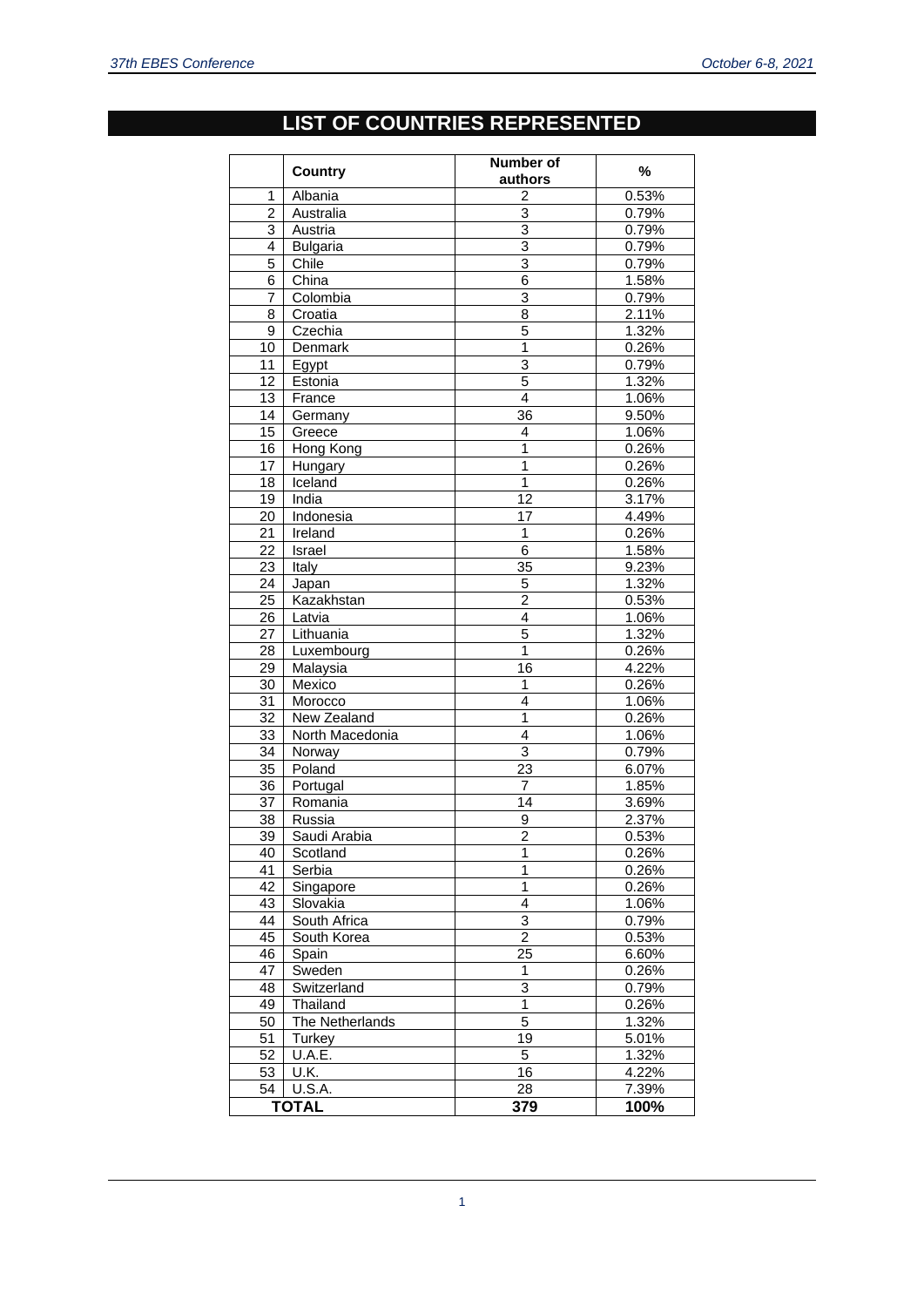## **LIST OF INSTITUTIONS REPRESENTED**

| <b>Institution</b>                                           | <b>Country</b> | Number of<br>authors |
|--------------------------------------------------------------|----------------|----------------------|
| Al Akhawayn University                                       | Morocco        | 1                    |
| <b>American University</b>                                   | U.S.A.         | 1                    |
| American University of Sharjah                               | U.A.E.         | $\overline{2}$       |
| Anglia Ruskin University                                     | U.K.           | 1                    |
| Antonio de Nebrija University                                | Spain          | 1                    |
| Arab Company for Shared Services                             | U.A.E.         | 1                    |
| Aspira                                                       | Croatia        | 1                    |
| Atmajaya Catholic University of Indonesia                    | Indonesia      | 1                    |
| Australian Communications Consumer Action Network            | Australia      | 1                    |
| BA School of Business and Finance                            | Latvia         | $\overline{2}$       |
| Babes-Bolyai University                                      | Romania        | $\overline{4}$       |
| <b>Bahcesehir University</b>                                 | Turkey         | $\overline{2}$       |
| Banco Central de Chile                                       | Chile          | 1                    |
| Banco de México                                              | Mexico         | $\mathbf{1}$         |
| Bandung Institute of Technology                              | Indonesia      | $\overline{2}$       |
| <b>Bar-Ilan University</b>                                   | Israel         | $\overline{2}$       |
| <b>BCD Travel</b>                                            | U.S.A.         | 1                    |
| <b>Belgrade University</b>                                   | Serbia         | $\mathbf{1}$         |
| <b>Bennett University</b>                                    | India          | $\overline{2}$       |
| Berlin School of Economics and Law                           | Germany        | $\overline{2}$       |
| Birla Institute of Technology and Science                    | India          | 3                    |
| <b>Bournemouth University</b>                                | U.K.           | $\overline{4}$       |
| <b>Burdur Mehmet Akif Ersoy University</b>                   | Turkey         | $\mathbf{1}$         |
| CERGE-EI                                                     | Czechia        | $\overline{2}$       |
| Chiang Mai University                                        | Thailand       | 1                    |
| Chiba University                                             | Japan          | 1                    |
| <b>Colby College</b>                                         | U.S.A.         | 1                    |
| <b>Colgate University</b>                                    | U.S.A.         | 1                    |
| Constantine the Philosopher University in Nitra              | Slovakia       | 1                    |
| <b>Cornell University</b>                                    | U.S.A.         | 3                    |
| <b>Coventry University</b>                                   | U.K.           | 1                    |
| <b>Cracow University of Economics</b>                        | Poland         | 1                    |
| Dartmouth College                                            | U.S.A.         | 1                    |
| <b>ENCG Agadir Ibn Zohr University</b>                       | Morocco        | 1                    |
| EPPAIK, ASPETE                                               | Greece         | 1                    |
| Estonian Entrepreneurship University of Applied Sciences     | Estonia        | $\overline{c}$       |
| European Research Institute                                  | Hungary        | 1                    |
| Faculty of Management of University of Prešov                | Slovakia       | 3                    |
| Fakultas Ekonomi dan Bisnis Universitas Syiah Kuala          | Indonesia      | $\overline{2}$       |
| Fieldston Upper School                                       | U.S.A.         | 1                    |
| FOM University of Applied Sciences                           | Germany        | 10                   |
| Fordham University                                           | U.S.A.         | 1                    |
| <b>Fudan University</b>                                      | China          | 1                    |
| Gadjah Mada University                                       | Indonesia      | 3                    |
| <b>Galatasaray University</b>                                | Turkey         | $\overline{c}$       |
| German Institute for Economic Research (DIW Berlin)          | Germany        | 1                    |
| Graduate Institute of International and Development Studies, |                |                      |
| Geneva                                                       | Switzerland    | 1                    |
| Harbin Engineering University                                | China          | $\overline{c}$       |
| Harz University                                              | Germany        | 5                    |
| <b>Helmut Schmidt University</b>                             | Germany        | 1                    |
| Heritage Xperiential Learning School                         | India          | 1                    |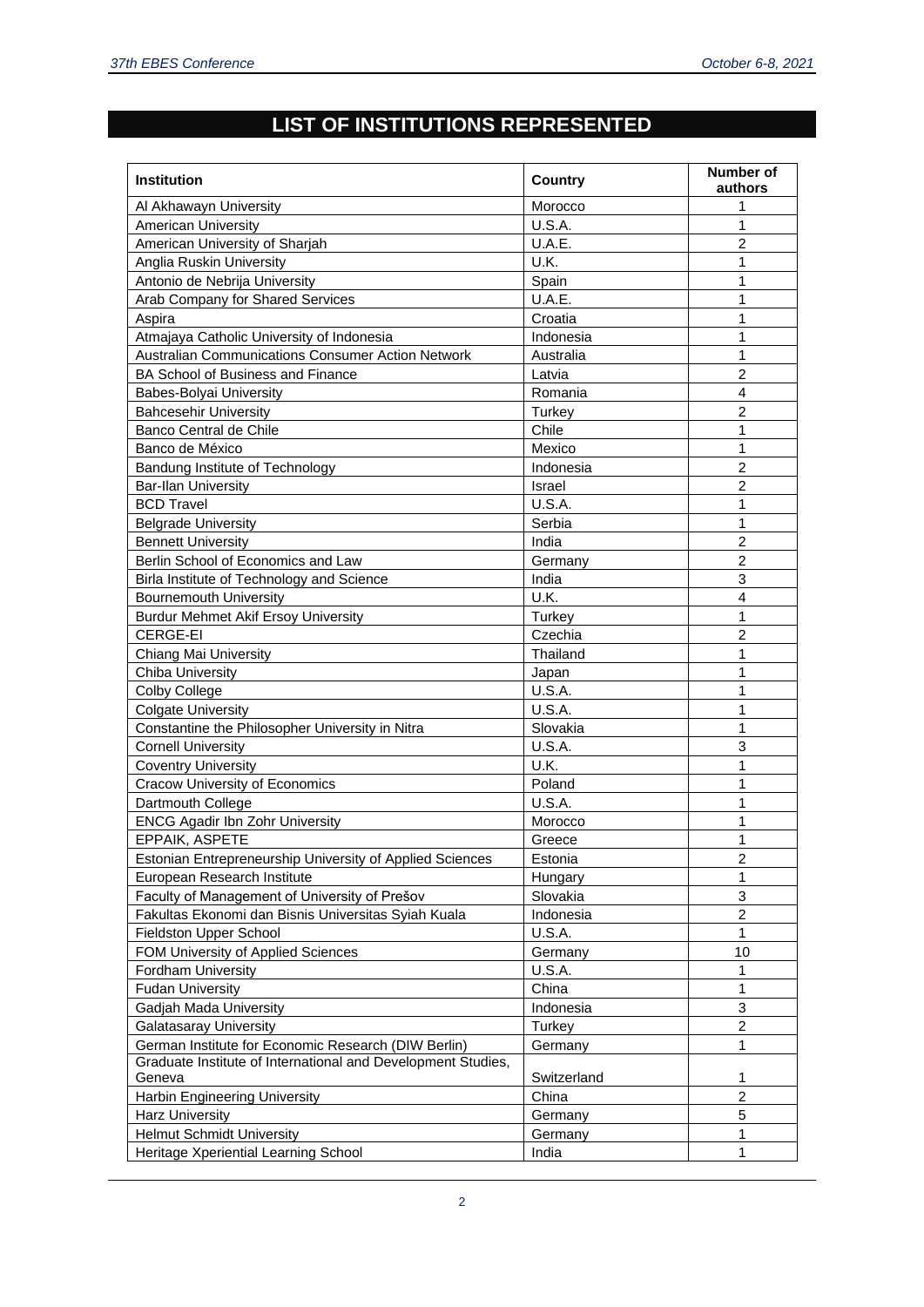| <b>High School of Business</b>                            | Morocco      | 1              |
|-----------------------------------------------------------|--------------|----------------|
| Hochschule Furtwangen University (Institute of Cultural   | Germany      | 1              |
| Diplomacy)<br>Hokusei Gakuen University                   | Japan        | 1              |
| Hong Kong Baptish University                              | Hong Kong    | 1              |
| Ibn Haldun University                                     |              | 3              |
|                                                           | Turkey       | 1              |
| Ibn Zohr University                                       | Morocco      |                |
| IE Business School, Madrid                                | Spain        | 1              |
| <b>INAPP</b>                                              | Italy        | 1              |
| Indian Institute of Management Kozhikode                  | India        | 2              |
| Indian Institute of Technology Delhi                      | India        | 1              |
| Institut Teknologi Bandung                                | Indonesia    | 1              |
| Institute of Management Technology, Dubai                 | U.A.E.       | 1              |
| IRISS-CNR, Napoli                                         | Italy        | 1              |
| <b>ISCTE-IUL</b>                                          | Portugal     | $\overline{2}$ |
| ISEG Universidade de Lisboa                               | Portugal     | 1              |
| ISM University of Management and Economics                | Lithuania    | $\overline{c}$ |
| <b>Istanbul Bilgi University</b>                          | Turkey       | 1              |
| <b>Istanbul Medeniyet University</b>                      | Turkey       | $\overline{c}$ |
| <b>Istanbul Medipol University</b>                        | Turkey       | 1              |
| <b>Istanbul Technical University</b>                      | Turkey       | 1              |
| <b>Istanbul University</b>                                | Turkey       | $\mathbf{3}$   |
| <b>IULM University</b>                                    | Italy        | 3              |
| Izmir University of Economics                             | Turkey       | 1              |
| Johannes Kepler University Linz                           | Austria      | 1              |
| Josip Juraj Strossmayer University of Osijek              | Croatia      | $\overline{c}$ |
| Juraj Dobrila University of Pula                          | Croatia      | 1              |
| Kadir Has University                                      | Turkey       | 1              |
| Kaunas University of Technology                           | Lithuania    | $\overline{c}$ |
| Kazakh British Technical University                       | Kazakhstan   | $\overline{c}$ |
| King Abdulaziz University                                 | Saudi Arabia | $\overline{c}$ |
| <b>KNIPSS Management Institute Sultanpur</b>              | India        | 1              |
| Kwansei Gakuin University                                 | Japan        | 1              |
| <b>Kyorin University</b>                                  | Japan        | 1              |
| Leibniz Institute for East and Southeast European Studies | Germany      | 1              |
| <b>LISER</b>                                              | Luxembourg   | 1              |
|                                                           |              | 1              |
| Ludwig Maximilian University Munich                       | Germany      |                |
| MA Counselling Psychology                                 | Greece       | $\mathbf{1}$   |
| Maharaja Sayajirao University of Baroda                   | India        | 1              |
| Malmö University                                          | Sweden       | 1              |
| Martin-Luther University Halle-Wittenberg                 | Germany      | 1              |
| <b>Massey University</b>                                  | New Zealand  | $\mathbf{1}$   |
| Maynooth University                                       | Ireland      | $\mathbf{1}$   |
| <b>Middlesex University</b>                               | U.K.         | $\overline{c}$ |
| Montpellier Business School                               | France       | $\mathbf{1}$   |
| <b>MUFG Union Bank</b>                                    | U.S.A.       | $\mathbf{1}$   |
| National Research University Higher School of Economics   | Russia       | 5              |
| North-West University                                     | South Africa | $\overline{c}$ |
| Norwegian Business School                                 | Norway       | $\mathbf{1}$   |
| Norwegian University of Science and Technology            | Norway       | $\mathbf{1}$   |
| O.P. Jindal Global University                             | India        | $\mathbf{1}$   |
| Osnabrück University                                      | Germany      | $\overline{c}$ |
| Østfold University College                                | Norway       | $\mathbf{1}$   |
| Petra Christian University                                | Indonesia    | $\overline{c}$ |
| Polytechnic Institute of Setubal                          | Portugal     | $\overline{c}$ |
| Pontificia Universidad Católica de Chile                  | Chile        | $\mathbf{1}$   |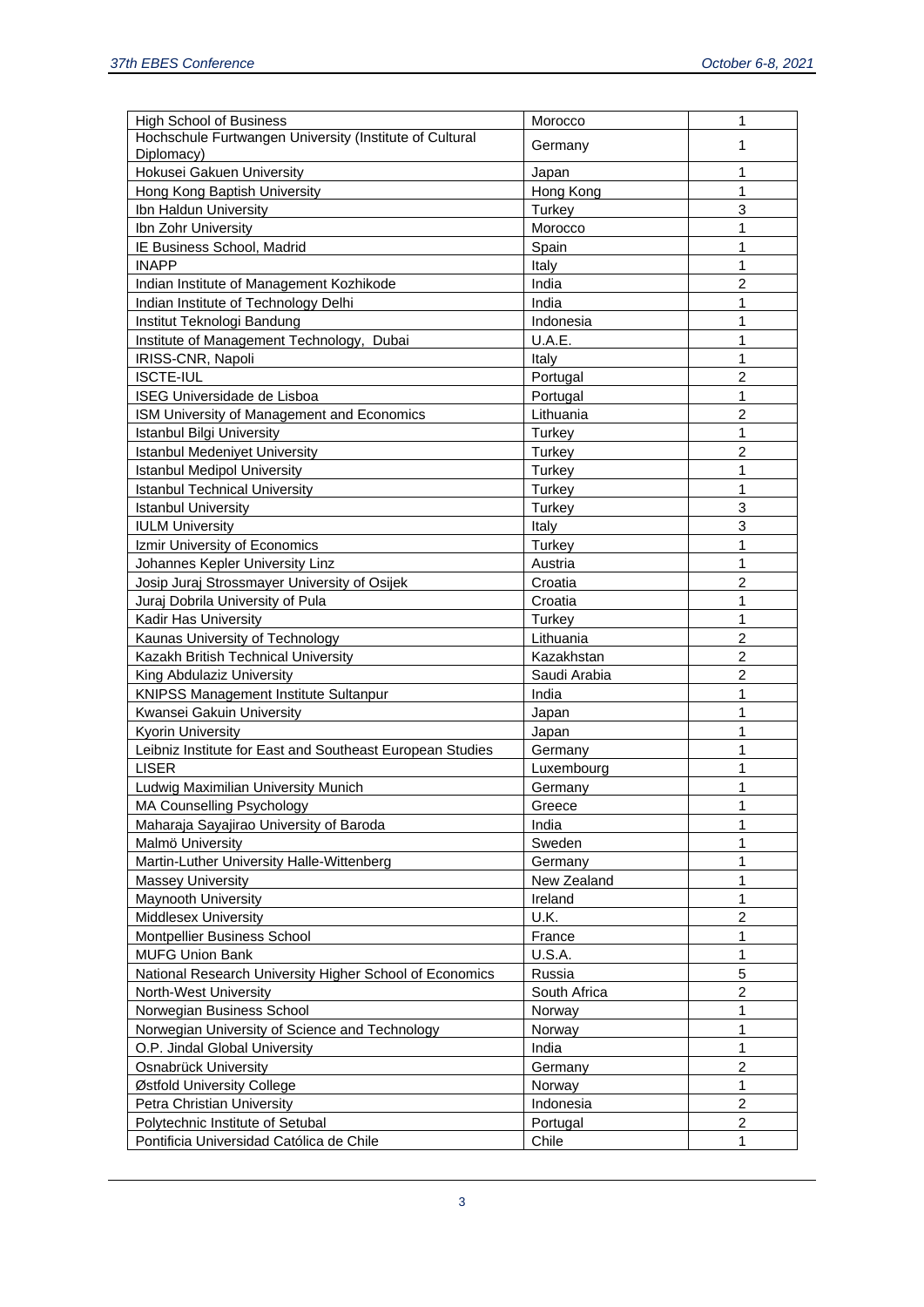| Poznan University of Economics and Business       | Poland          | 1              |
|---------------------------------------------------|-----------------|----------------|
| Prague University of Economics and Business       | Czechia         | 3              |
| <b>Princeton University</b>                       | U.S.A.          | $\mathbf{1}$   |
| PT Badak NGL                                      | Indonesia       | $\mathbf{1}$   |
| Public Policy Institute of California             | U.S.A.          | $\mathbf{1}$   |
| <b>Pukyong National University</b>                | South Korea     | $\mathbf{1}$   |
| Queens College and the Graduate Center, CUNY      | U.S.A.          | $\mathbf{1}$   |
| <b>Quest International University</b>             | Malaysia        | 6              |
| Research Centre on Accounting and Taxation (CICF) | Portugal        | $\mathbf{1}$   |
| Rey Juan Carlos University                        | Spain           | 5              |
| Reykjavik University                              | Iceland         | 1              |
| Riga East University Hospital                     | Latvia          | $\mathbf{1}$   |
| <b>Riga Stradins University</b>                   | Latvia          | $\mathbf{1}$   |
| <b>Rikkyo University</b>                          | Japan           | $\mathbf{1}$   |
| Royal Danish Library                              | Denmark         | $\mathbf{1}$   |
| <b>Rutgers University</b>                         | U.S.A.          | $\mathbf{1}$   |
| School of Early Childhood Education               | Greece          | $\mathbf{1}$   |
| Singapore Institute of Technology                 | Singapore       | $\mathbf{1}$   |
| Sofia University                                  | <b>Bulgaria</b> | $\mathbf{1}$   |
| South East European University                    | North Macedonia | $\overline{4}$ |
| Springer in Heidelberg                            | Germany         | 1              |
| St. Lawrence University                           | U.S.A.          | 1              |
| St. Petersburg State University of Economy        | Russia          | 4              |
| <b>SUNY Empire State College</b>                  | U.S.A.          | 1              |
| <b>Technical University of Munich</b>             | Germany         | 5              |
| <b>TH Lübeck</b>                                  | Germany         | $\overline{2}$ |
| The Australian National University                | Australia       | $\mathbf{1}$   |
| The British University in Egypt                   | Egypt           | 3              |
| The Bucharest University of Economic Studies      | Romania         | 10             |
| <b>Tsinghua University</b>                        | China           | 1              |
| TU Wien                                           | Austria         | $\overline{2}$ |
| United Arab Emirates University                   | U.A.E.          | 1              |
| <b>UNITEN</b>                                     | Malaysia        | $\overline{2}$ |
| Universidad Complutense de Madrid                 | Spain           | 1              |
| Universidad de Murcia                             | Spain           | 1              |
| Universidad Nacional de Colombia                  | Colombia        | 3              |
| Universidad Politécnica de Cartagena              | Spain           | 1              |
| Universidad Santo Tomás                           | Chile           | 1              |
| Universita Cattolica del Sacro Cuore in Milano    | Italy           | 4              |
| Università della Valle d'Aosta                    | Italy           | $\overline{2}$ |
| Università di Trieste                             | Italy           | 3              |
| Universitas Internasional Semen Indonesia         | Indonesia       | $\mathbf{1}$   |
| Universitas Nahdlatul Ulama Surabaya              | Indonesia       | $\overline{4}$ |
| Universitat Jaume I                               | Spain           | 3              |
| Université Paris-Dauphine                         | France          | $\overline{2}$ |
| Universitetit Aleksader Xhuvani                   | Albania         | 1              |
| Universiti Malaysia Sarawak                       | Malaysia        | 1              |
| Universiti Putra Malaysia                         | Malaysia        | 5              |
| Universiti Sains Malaysia                         | Malaysia        | 1              |
| Universiti Teknologi MARA                         | Malaysia        | 1              |
| University Department of Forensic Sciences Split  | Croatia         | 1              |
| University G. d'Annunzio Chieti - Pescara         | Italy           | 1              |
| University LUISS Guido Carli                      | Italy           | 1              |
| University of Amsterdam                           | Netherlands     | 4              |
| University of Applied Sciences Lübeck             | Germany         | 1              |
| University of Bari Aldo Moro                      | Italy           | $\mathbf{1}$   |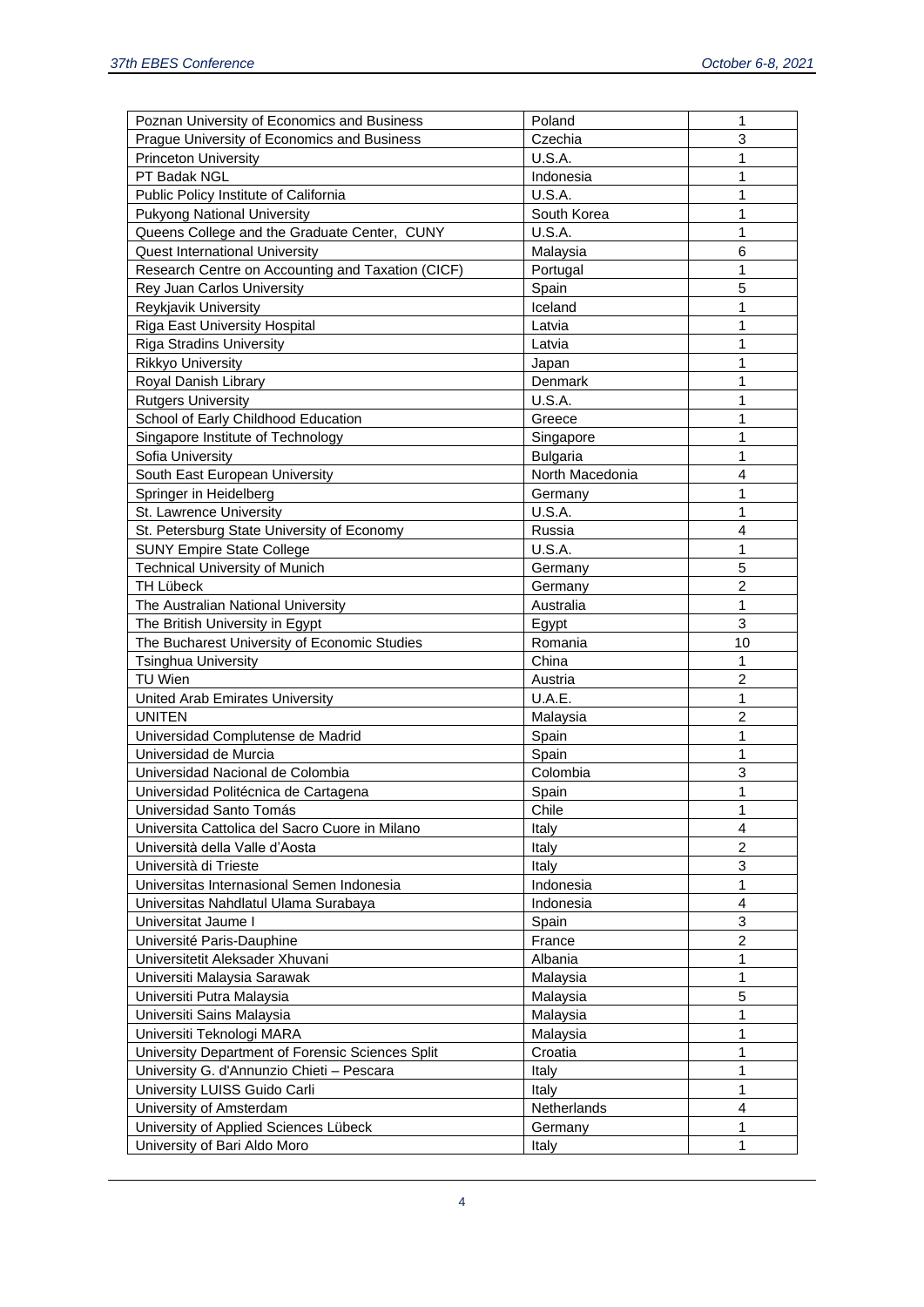| University of Bergamo                         | Italy            | 1                         |
|-----------------------------------------------|------------------|---------------------------|
| University of Bern                            | Switzerland      | $\overline{2}$            |
| University of Brighton                        | U.K.             | 1                         |
| University of Calabria                        | Italy            | 3                         |
| University of California                      | U.S.A.           | 1                         |
| University of Cambridge                       | U.K.             | 1                         |
| University of Crete                           | Greece           | 1                         |
| University of Florence                        | Italy            | $\overline{2}$            |
| University of Glasgow                         | Scotland         | 1                         |
| University of Haifa                           | Israel           | $\overline{4}$            |
| University of Hawaii - West Oahu              | U.S.A.           | 1                         |
| University of Huelva                          | Spain            | $\overline{2}$            |
| University of Jaén                            | Spain            | $\overline{2}$            |
| University of Kent                            | U.K.             | $\overline{2}$            |
| University of L'Aquila                        | Italy            | $\overline{2}$            |
| University of Lincoln                         | U.K.             | 1                         |
| University of Lisbon                          | Portugal         | 1                         |
| University of Liverpool                       | U.K.             | 1                         |
| University of Lodz                            | Poland           | 9                         |
| University of Málaga                          | Spain            | 1                         |
| University of Mannheim                        | Germany          | $\overline{c}$            |
| University of Milano Bicocca                  | Italy            | 1                         |
| University of Modena and Reggio Emilia        | Italy            | 1                         |
| University of Naples Federico II              | Italy            | $\overline{c}$            |
| University of National and World Economy      | <b>Bulgaria</b>  | $\overline{2}$            |
| University of New South Wales                 | Australia        | 1                         |
| University of New York, Tirana                | Albania          | 1                         |
| University of North Florida                   | U.S.A.           | 1                         |
| University of Oklahoma                        | U.S.A.           | 1                         |
| University of Pittsburgh                      | U.S.A.           | 1                         |
| University of Rennes                          | France           | 1                         |
| University of Rome                            | Italy            | 1                         |
| University of Salerno                         | Italy            | $\overline{\mathbf{4}}$   |
| University of Seoul                           | South Korea      | 1                         |
| University of Southampton                     | U.K.             | $\overline{2}$            |
| University of Szczecin                        | Poland           | $\overline{4}$            |
| University of Tartu                           | Estonia          | $\ensuremath{\mathsf{3}}$ |
| University of Urbino                          | Italy            |                           |
| University of Valencia                        | Spain            | 1<br>3                    |
| University of Valladolid                      | Spain            | 1                         |
| University of Warsaw                          | Poland           | $\overline{c}$            |
| University of West Florida                    | U.S.A.           | 1                         |
|                                               |                  | 3                         |
| University of Zagreb                          | Croatia<br>Spain | $\overline{c}$            |
| University of Zaragoza                        |                  |                           |
| UNU-MERIT                                     | The Netherlands  | 1                         |
| <b>Vilnius Gediminas Technical University</b> | Lithuania        | 1                         |
| <b>VISA</b>                                   | U.S.A.           | 1                         |
| <b>Walter Sisulu University</b>               | South Africa     | 1                         |
| <b>Warsaw School of Economics</b>             | Poland           | 6                         |
| Western Michigan University                   | U.S.A.           | $\overline{c}$            |
| World Bank                                    | U.S.A.           | $\overline{c}$            |
| <b>Yeditepe University</b>                    | Turkey           | 1                         |
| Zhongnan University of Economics and Law      | China            | 2                         |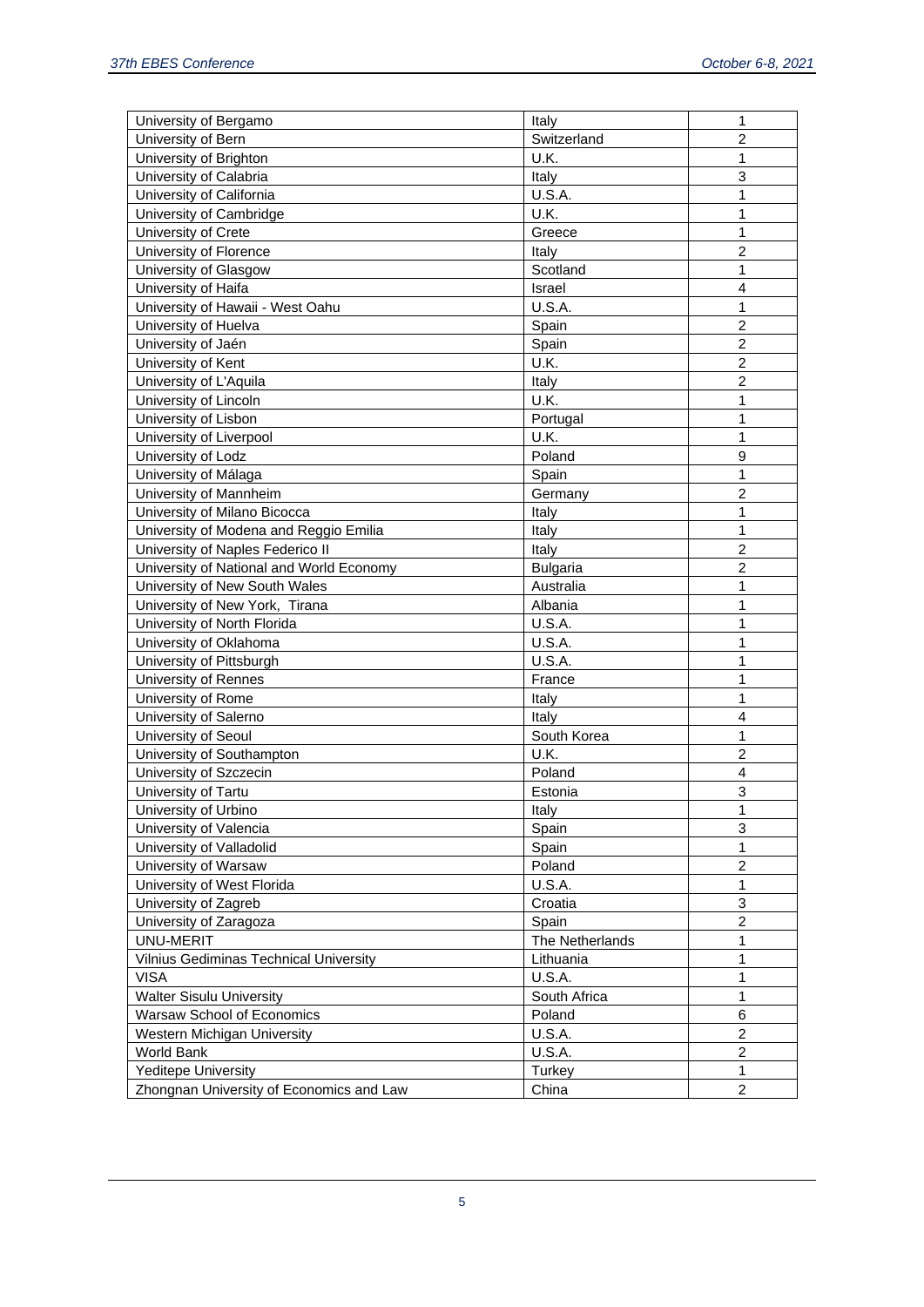## **LIST OF CONFERENCE PARTICIPANTS**

| Adam Zaremba<br>France<br>Montpellier Business School<br>1<br>Adeel Ali Qureshi<br>Poznan University of Economics and Business<br>Poland<br>2<br>Aditya Narendra Wardhana<br>Universitas Internasional Semen Indonesia<br>Indonesia<br>3<br>Adriana Jennifer Cobas<br>Banco Central de Chile<br>Chile<br>4<br>Agnieszka Wójcik-Czerniawska<br>Warsaw School of Economics<br>Poland<br>5<br>Agus Arianto Toly<br>Petra Christian University<br>Indonesia<br>6<br>Aleksandar Vasilev<br>U.K.<br>University of Lincoln<br>7<br>Constantine the Philosopher University in Nitra<br>Slovakia<br>Alena Müller<br>8<br>Alessandra Amendola<br>University of Salerno<br>Italy<br>9<br>University of Bergamo<br>Italy<br>Alessandro Danovi<br>10<br>Vienna University of Technology<br>Austria<br>Alexander Redlein<br>11<br>FOM University of Applied Sciences<br>Alexander Spermann<br>Germany<br>12<br><b>Bucharest University of Economic Studies</b><br>Alexandra Vintila<br>Romania<br>13<br>Pontificia Universidad Católica de Chile<br>Chile<br><b>Alexandros Maziotis</b><br>14<br>National Research University Higher School of<br>15<br>Alexey Sergeevich Kharlamov<br>Russia<br>Economics<br>University of Málaga<br>Alfonso Expósito García<br>Spain<br>16<br>Alma Mačiulyte-Šniukienė<br>Vilnius Gediminas Technical University<br>Lithuania<br>17<br>Amelie Constant<br><b>Princeton University</b><br>U.S.A.<br>18<br>Amelie Kornek<br><b>Harz University</b><br>Germany<br>19<br>Universiti Putra Malaysia<br>Amirah Shazana Magli<br>Malaysia<br>20<br>Amparo Sanchis-Llopis<br>University of Valencia<br>Spain<br>21<br>Research Centre on Accounting and Taxation<br>22<br>Ana Arromba Dinis<br>Portugal<br>(CICF)<br>Institut Teknologi Bandung<br>Indonesia<br>23<br>Ana Noveria<br>Universidad Complutense de Madrid<br>Spain<br>Ana Pedreño-Santos<br>24<br><b>Anand Nadar</b><br>India<br>25<br><b>Bennett University</b><br><b>TH Lübeck</b><br>Germany<br><b>Andre Drews</b><br>26<br>University of Amsterdam<br>Andre Kruglyakov<br>Netherlands<br>27<br>Andreas Oberheitmann<br><b>Tsinghua University</b><br>China<br>28<br>The Bucharest University of Economic Studies<br>Andreea lordache<br>Romania<br>29<br>Universidad Santo Tomás<br>Chile<br>Andrés Villegas<br>30<br>Andrzej Cieslik<br>University of Warsaw<br>Poland<br>31<br>Angela Andrea Caviedes Conde<br>Rey Juan Carlos University<br>Spain<br>32<br>Angela Besana<br><b>IULM University</b><br>Italy<br>33<br>Anna Arokia Nathen<br><b>Quest International University</b><br>Malaysia<br>34<br>University of Szczecin<br>Anna Gdakowicz<br>Poland<br>35<br>Western Michigan University<br>U.S.A.<br>Anna Marie Kietzerow<br>36<br>University of Lodz<br>Poland<br>37<br>Anna Rogozińska-Pawełczyk<br><b>IULM University</b><br>Annamaria Esposito<br>Italy<br>38<br>Università della Valle d'Aosta<br>Antonella Cugini<br>39<br>Italy<br>Archana Srivastava<br>Birla Institute of Technology and Science<br>40<br>India<br>Ardita Todri<br>Universitetit Aleksader Xhuvani<br>Albania<br>41<br>Arjan Kadareja<br>University of New York, Tirana<br>Albania<br>42<br>Atle Midttun<br>Norwegian Business School<br>Norway<br>43<br>Axel Müller<br><b>FOM University</b><br>Germany<br>44<br>Graduate Institute of International and Development<br>45<br>Azita Berar Awad<br>Switzerland<br>Studies, Geneva<br><b>Barbara Fess</b><br>Springer in Heidelberg<br>Germany<br>46<br>Bassant Adel Mostafa<br>The British University in Egypt<br>Egypt<br>47<br>University of Mannheim<br>Germany<br><b>Batuhan Ozturk</b><br>48<br>University of Szczecin<br>Beata Bieszk-Stolorz<br>Poland<br>49<br><b>Colby College</b><br><b>U.S.A.</b><br>Benjamin Scharadin<br>50<br>Ibn Haldun University<br>Berkcan Okan<br>Turkey<br>51<br>Bilge Öztürk Göktuna<br><b>Galatasaray University</b><br>Turkey<br>52<br>Blerta Abazi Chaushi<br>South East European University<br>North Macedonia<br>53<br>The Bucharest University of Economic Studies<br>Bogdan Florin Matei<br>Romania<br>54<br><b>Brahim Bighrissen</b><br>Ibn Zohr University<br>Morocco<br>55<br>Hochschule Furtwangen University (Institute of<br>Bushra Hashmi<br>Germany<br>56<br>Cultural Diplomacy)<br><b>Bucharest University of Economic Studies</b><br>Camelia Delcea<br>57<br>Romania | Author | Institution | Country |
|-------------------------------------------------------------------------------------------------------------------------------------------------------------------------------------------------------------------------------------------------------------------------------------------------------------------------------------------------------------------------------------------------------------------------------------------------------------------------------------------------------------------------------------------------------------------------------------------------------------------------------------------------------------------------------------------------------------------------------------------------------------------------------------------------------------------------------------------------------------------------------------------------------------------------------------------------------------------------------------------------------------------------------------------------------------------------------------------------------------------------------------------------------------------------------------------------------------------------------------------------------------------------------------------------------------------------------------------------------------------------------------------------------------------------------------------------------------------------------------------------------------------------------------------------------------------------------------------------------------------------------------------------------------------------------------------------------------------------------------------------------------------------------------------------------------------------------------------------------------------------------------------------------------------------------------------------------------------------------------------------------------------------------------------------------------------------------------------------------------------------------------------------------------------------------------------------------------------------------------------------------------------------------------------------------------------------------------------------------------------------------------------------------------------------------------------------------------------------------------------------------------------------------------------------------------------------------------------------------------------------------------------------------------------------------------------------------------------------------------------------------------------------------------------------------------------------------------------------------------------------------------------------------------------------------------------------------------------------------------------------------------------------------------------------------------------------------------------------------------------------------------------------------------------------------------------------------------------------------------------------------------------------------------------------------------------------------------------------------------------------------------------------------------------------------------------------------------------------------------------------------------------------------------------------------------------------------------------------------------------------------------------------------------------------------------------------------------------------------------------------------------------------------------------------------------------------------------------------------------------------------------------------------------------------------------------------------------------------------------------------------------------------------------------------------------------------------------------------------------------------------------------------------------------------------------------------------------------------------------------------------------------------------------------------------------------------------------------|--------|-------------|---------|
|                                                                                                                                                                                                                                                                                                                                                                                                                                                                                                                                                                                                                                                                                                                                                                                                                                                                                                                                                                                                                                                                                                                                                                                                                                                                                                                                                                                                                                                                                                                                                                                                                                                                                                                                                                                                                                                                                                                                                                                                                                                                                                                                                                                                                                                                                                                                                                                                                                                                                                                                                                                                                                                                                                                                                                                                                                                                                                                                                                                                                                                                                                                                                                                                                                                                                                                                                                                                                                                                                                                                                                                                                                                                                                                                                                                                                                                                                                                                                                                                                                                                                                                                                                                                                                                                                                                                           |        |             |         |
|                                                                                                                                                                                                                                                                                                                                                                                                                                                                                                                                                                                                                                                                                                                                                                                                                                                                                                                                                                                                                                                                                                                                                                                                                                                                                                                                                                                                                                                                                                                                                                                                                                                                                                                                                                                                                                                                                                                                                                                                                                                                                                                                                                                                                                                                                                                                                                                                                                                                                                                                                                                                                                                                                                                                                                                                                                                                                                                                                                                                                                                                                                                                                                                                                                                                                                                                                                                                                                                                                                                                                                                                                                                                                                                                                                                                                                                                                                                                                                                                                                                                                                                                                                                                                                                                                                                                           |        |             |         |
|                                                                                                                                                                                                                                                                                                                                                                                                                                                                                                                                                                                                                                                                                                                                                                                                                                                                                                                                                                                                                                                                                                                                                                                                                                                                                                                                                                                                                                                                                                                                                                                                                                                                                                                                                                                                                                                                                                                                                                                                                                                                                                                                                                                                                                                                                                                                                                                                                                                                                                                                                                                                                                                                                                                                                                                                                                                                                                                                                                                                                                                                                                                                                                                                                                                                                                                                                                                                                                                                                                                                                                                                                                                                                                                                                                                                                                                                                                                                                                                                                                                                                                                                                                                                                                                                                                                                           |        |             |         |
|                                                                                                                                                                                                                                                                                                                                                                                                                                                                                                                                                                                                                                                                                                                                                                                                                                                                                                                                                                                                                                                                                                                                                                                                                                                                                                                                                                                                                                                                                                                                                                                                                                                                                                                                                                                                                                                                                                                                                                                                                                                                                                                                                                                                                                                                                                                                                                                                                                                                                                                                                                                                                                                                                                                                                                                                                                                                                                                                                                                                                                                                                                                                                                                                                                                                                                                                                                                                                                                                                                                                                                                                                                                                                                                                                                                                                                                                                                                                                                                                                                                                                                                                                                                                                                                                                                                                           |        |             |         |
|                                                                                                                                                                                                                                                                                                                                                                                                                                                                                                                                                                                                                                                                                                                                                                                                                                                                                                                                                                                                                                                                                                                                                                                                                                                                                                                                                                                                                                                                                                                                                                                                                                                                                                                                                                                                                                                                                                                                                                                                                                                                                                                                                                                                                                                                                                                                                                                                                                                                                                                                                                                                                                                                                                                                                                                                                                                                                                                                                                                                                                                                                                                                                                                                                                                                                                                                                                                                                                                                                                                                                                                                                                                                                                                                                                                                                                                                                                                                                                                                                                                                                                                                                                                                                                                                                                                                           |        |             |         |
|                                                                                                                                                                                                                                                                                                                                                                                                                                                                                                                                                                                                                                                                                                                                                                                                                                                                                                                                                                                                                                                                                                                                                                                                                                                                                                                                                                                                                                                                                                                                                                                                                                                                                                                                                                                                                                                                                                                                                                                                                                                                                                                                                                                                                                                                                                                                                                                                                                                                                                                                                                                                                                                                                                                                                                                                                                                                                                                                                                                                                                                                                                                                                                                                                                                                                                                                                                                                                                                                                                                                                                                                                                                                                                                                                                                                                                                                                                                                                                                                                                                                                                                                                                                                                                                                                                                                           |        |             |         |
|                                                                                                                                                                                                                                                                                                                                                                                                                                                                                                                                                                                                                                                                                                                                                                                                                                                                                                                                                                                                                                                                                                                                                                                                                                                                                                                                                                                                                                                                                                                                                                                                                                                                                                                                                                                                                                                                                                                                                                                                                                                                                                                                                                                                                                                                                                                                                                                                                                                                                                                                                                                                                                                                                                                                                                                                                                                                                                                                                                                                                                                                                                                                                                                                                                                                                                                                                                                                                                                                                                                                                                                                                                                                                                                                                                                                                                                                                                                                                                                                                                                                                                                                                                                                                                                                                                                                           |        |             |         |
|                                                                                                                                                                                                                                                                                                                                                                                                                                                                                                                                                                                                                                                                                                                                                                                                                                                                                                                                                                                                                                                                                                                                                                                                                                                                                                                                                                                                                                                                                                                                                                                                                                                                                                                                                                                                                                                                                                                                                                                                                                                                                                                                                                                                                                                                                                                                                                                                                                                                                                                                                                                                                                                                                                                                                                                                                                                                                                                                                                                                                                                                                                                                                                                                                                                                                                                                                                                                                                                                                                                                                                                                                                                                                                                                                                                                                                                                                                                                                                                                                                                                                                                                                                                                                                                                                                                                           |        |             |         |
|                                                                                                                                                                                                                                                                                                                                                                                                                                                                                                                                                                                                                                                                                                                                                                                                                                                                                                                                                                                                                                                                                                                                                                                                                                                                                                                                                                                                                                                                                                                                                                                                                                                                                                                                                                                                                                                                                                                                                                                                                                                                                                                                                                                                                                                                                                                                                                                                                                                                                                                                                                                                                                                                                                                                                                                                                                                                                                                                                                                                                                                                                                                                                                                                                                                                                                                                                                                                                                                                                                                                                                                                                                                                                                                                                                                                                                                                                                                                                                                                                                                                                                                                                                                                                                                                                                                                           |        |             |         |
|                                                                                                                                                                                                                                                                                                                                                                                                                                                                                                                                                                                                                                                                                                                                                                                                                                                                                                                                                                                                                                                                                                                                                                                                                                                                                                                                                                                                                                                                                                                                                                                                                                                                                                                                                                                                                                                                                                                                                                                                                                                                                                                                                                                                                                                                                                                                                                                                                                                                                                                                                                                                                                                                                                                                                                                                                                                                                                                                                                                                                                                                                                                                                                                                                                                                                                                                                                                                                                                                                                                                                                                                                                                                                                                                                                                                                                                                                                                                                                                                                                                                                                                                                                                                                                                                                                                                           |        |             |         |
|                                                                                                                                                                                                                                                                                                                                                                                                                                                                                                                                                                                                                                                                                                                                                                                                                                                                                                                                                                                                                                                                                                                                                                                                                                                                                                                                                                                                                                                                                                                                                                                                                                                                                                                                                                                                                                                                                                                                                                                                                                                                                                                                                                                                                                                                                                                                                                                                                                                                                                                                                                                                                                                                                                                                                                                                                                                                                                                                                                                                                                                                                                                                                                                                                                                                                                                                                                                                                                                                                                                                                                                                                                                                                                                                                                                                                                                                                                                                                                                                                                                                                                                                                                                                                                                                                                                                           |        |             |         |
|                                                                                                                                                                                                                                                                                                                                                                                                                                                                                                                                                                                                                                                                                                                                                                                                                                                                                                                                                                                                                                                                                                                                                                                                                                                                                                                                                                                                                                                                                                                                                                                                                                                                                                                                                                                                                                                                                                                                                                                                                                                                                                                                                                                                                                                                                                                                                                                                                                                                                                                                                                                                                                                                                                                                                                                                                                                                                                                                                                                                                                                                                                                                                                                                                                                                                                                                                                                                                                                                                                                                                                                                                                                                                                                                                                                                                                                                                                                                                                                                                                                                                                                                                                                                                                                                                                                                           |        |             |         |
|                                                                                                                                                                                                                                                                                                                                                                                                                                                                                                                                                                                                                                                                                                                                                                                                                                                                                                                                                                                                                                                                                                                                                                                                                                                                                                                                                                                                                                                                                                                                                                                                                                                                                                                                                                                                                                                                                                                                                                                                                                                                                                                                                                                                                                                                                                                                                                                                                                                                                                                                                                                                                                                                                                                                                                                                                                                                                                                                                                                                                                                                                                                                                                                                                                                                                                                                                                                                                                                                                                                                                                                                                                                                                                                                                                                                                                                                                                                                                                                                                                                                                                                                                                                                                                                                                                                                           |        |             |         |
|                                                                                                                                                                                                                                                                                                                                                                                                                                                                                                                                                                                                                                                                                                                                                                                                                                                                                                                                                                                                                                                                                                                                                                                                                                                                                                                                                                                                                                                                                                                                                                                                                                                                                                                                                                                                                                                                                                                                                                                                                                                                                                                                                                                                                                                                                                                                                                                                                                                                                                                                                                                                                                                                                                                                                                                                                                                                                                                                                                                                                                                                                                                                                                                                                                                                                                                                                                                                                                                                                                                                                                                                                                                                                                                                                                                                                                                                                                                                                                                                                                                                                                                                                                                                                                                                                                                                           |        |             |         |
|                                                                                                                                                                                                                                                                                                                                                                                                                                                                                                                                                                                                                                                                                                                                                                                                                                                                                                                                                                                                                                                                                                                                                                                                                                                                                                                                                                                                                                                                                                                                                                                                                                                                                                                                                                                                                                                                                                                                                                                                                                                                                                                                                                                                                                                                                                                                                                                                                                                                                                                                                                                                                                                                                                                                                                                                                                                                                                                                                                                                                                                                                                                                                                                                                                                                                                                                                                                                                                                                                                                                                                                                                                                                                                                                                                                                                                                                                                                                                                                                                                                                                                                                                                                                                                                                                                                                           |        |             |         |
|                                                                                                                                                                                                                                                                                                                                                                                                                                                                                                                                                                                                                                                                                                                                                                                                                                                                                                                                                                                                                                                                                                                                                                                                                                                                                                                                                                                                                                                                                                                                                                                                                                                                                                                                                                                                                                                                                                                                                                                                                                                                                                                                                                                                                                                                                                                                                                                                                                                                                                                                                                                                                                                                                                                                                                                                                                                                                                                                                                                                                                                                                                                                                                                                                                                                                                                                                                                                                                                                                                                                                                                                                                                                                                                                                                                                                                                                                                                                                                                                                                                                                                                                                                                                                                                                                                                                           |        |             |         |
|                                                                                                                                                                                                                                                                                                                                                                                                                                                                                                                                                                                                                                                                                                                                                                                                                                                                                                                                                                                                                                                                                                                                                                                                                                                                                                                                                                                                                                                                                                                                                                                                                                                                                                                                                                                                                                                                                                                                                                                                                                                                                                                                                                                                                                                                                                                                                                                                                                                                                                                                                                                                                                                                                                                                                                                                                                                                                                                                                                                                                                                                                                                                                                                                                                                                                                                                                                                                                                                                                                                                                                                                                                                                                                                                                                                                                                                                                                                                                                                                                                                                                                                                                                                                                                                                                                                                           |        |             |         |
|                                                                                                                                                                                                                                                                                                                                                                                                                                                                                                                                                                                                                                                                                                                                                                                                                                                                                                                                                                                                                                                                                                                                                                                                                                                                                                                                                                                                                                                                                                                                                                                                                                                                                                                                                                                                                                                                                                                                                                                                                                                                                                                                                                                                                                                                                                                                                                                                                                                                                                                                                                                                                                                                                                                                                                                                                                                                                                                                                                                                                                                                                                                                                                                                                                                                                                                                                                                                                                                                                                                                                                                                                                                                                                                                                                                                                                                                                                                                                                                                                                                                                                                                                                                                                                                                                                                                           |        |             |         |
|                                                                                                                                                                                                                                                                                                                                                                                                                                                                                                                                                                                                                                                                                                                                                                                                                                                                                                                                                                                                                                                                                                                                                                                                                                                                                                                                                                                                                                                                                                                                                                                                                                                                                                                                                                                                                                                                                                                                                                                                                                                                                                                                                                                                                                                                                                                                                                                                                                                                                                                                                                                                                                                                                                                                                                                                                                                                                                                                                                                                                                                                                                                                                                                                                                                                                                                                                                                                                                                                                                                                                                                                                                                                                                                                                                                                                                                                                                                                                                                                                                                                                                                                                                                                                                                                                                                                           |        |             |         |
|                                                                                                                                                                                                                                                                                                                                                                                                                                                                                                                                                                                                                                                                                                                                                                                                                                                                                                                                                                                                                                                                                                                                                                                                                                                                                                                                                                                                                                                                                                                                                                                                                                                                                                                                                                                                                                                                                                                                                                                                                                                                                                                                                                                                                                                                                                                                                                                                                                                                                                                                                                                                                                                                                                                                                                                                                                                                                                                                                                                                                                                                                                                                                                                                                                                                                                                                                                                                                                                                                                                                                                                                                                                                                                                                                                                                                                                                                                                                                                                                                                                                                                                                                                                                                                                                                                                                           |        |             |         |
|                                                                                                                                                                                                                                                                                                                                                                                                                                                                                                                                                                                                                                                                                                                                                                                                                                                                                                                                                                                                                                                                                                                                                                                                                                                                                                                                                                                                                                                                                                                                                                                                                                                                                                                                                                                                                                                                                                                                                                                                                                                                                                                                                                                                                                                                                                                                                                                                                                                                                                                                                                                                                                                                                                                                                                                                                                                                                                                                                                                                                                                                                                                                                                                                                                                                                                                                                                                                                                                                                                                                                                                                                                                                                                                                                                                                                                                                                                                                                                                                                                                                                                                                                                                                                                                                                                                                           |        |             |         |
|                                                                                                                                                                                                                                                                                                                                                                                                                                                                                                                                                                                                                                                                                                                                                                                                                                                                                                                                                                                                                                                                                                                                                                                                                                                                                                                                                                                                                                                                                                                                                                                                                                                                                                                                                                                                                                                                                                                                                                                                                                                                                                                                                                                                                                                                                                                                                                                                                                                                                                                                                                                                                                                                                                                                                                                                                                                                                                                                                                                                                                                                                                                                                                                                                                                                                                                                                                                                                                                                                                                                                                                                                                                                                                                                                                                                                                                                                                                                                                                                                                                                                                                                                                                                                                                                                                                                           |        |             |         |
|                                                                                                                                                                                                                                                                                                                                                                                                                                                                                                                                                                                                                                                                                                                                                                                                                                                                                                                                                                                                                                                                                                                                                                                                                                                                                                                                                                                                                                                                                                                                                                                                                                                                                                                                                                                                                                                                                                                                                                                                                                                                                                                                                                                                                                                                                                                                                                                                                                                                                                                                                                                                                                                                                                                                                                                                                                                                                                                                                                                                                                                                                                                                                                                                                                                                                                                                                                                                                                                                                                                                                                                                                                                                                                                                                                                                                                                                                                                                                                                                                                                                                                                                                                                                                                                                                                                                           |        |             |         |
|                                                                                                                                                                                                                                                                                                                                                                                                                                                                                                                                                                                                                                                                                                                                                                                                                                                                                                                                                                                                                                                                                                                                                                                                                                                                                                                                                                                                                                                                                                                                                                                                                                                                                                                                                                                                                                                                                                                                                                                                                                                                                                                                                                                                                                                                                                                                                                                                                                                                                                                                                                                                                                                                                                                                                                                                                                                                                                                                                                                                                                                                                                                                                                                                                                                                                                                                                                                                                                                                                                                                                                                                                                                                                                                                                                                                                                                                                                                                                                                                                                                                                                                                                                                                                                                                                                                                           |        |             |         |
|                                                                                                                                                                                                                                                                                                                                                                                                                                                                                                                                                                                                                                                                                                                                                                                                                                                                                                                                                                                                                                                                                                                                                                                                                                                                                                                                                                                                                                                                                                                                                                                                                                                                                                                                                                                                                                                                                                                                                                                                                                                                                                                                                                                                                                                                                                                                                                                                                                                                                                                                                                                                                                                                                                                                                                                                                                                                                                                                                                                                                                                                                                                                                                                                                                                                                                                                                                                                                                                                                                                                                                                                                                                                                                                                                                                                                                                                                                                                                                                                                                                                                                                                                                                                                                                                                                                                           |        |             |         |
|                                                                                                                                                                                                                                                                                                                                                                                                                                                                                                                                                                                                                                                                                                                                                                                                                                                                                                                                                                                                                                                                                                                                                                                                                                                                                                                                                                                                                                                                                                                                                                                                                                                                                                                                                                                                                                                                                                                                                                                                                                                                                                                                                                                                                                                                                                                                                                                                                                                                                                                                                                                                                                                                                                                                                                                                                                                                                                                                                                                                                                                                                                                                                                                                                                                                                                                                                                                                                                                                                                                                                                                                                                                                                                                                                                                                                                                                                                                                                                                                                                                                                                                                                                                                                                                                                                                                           |        |             |         |
|                                                                                                                                                                                                                                                                                                                                                                                                                                                                                                                                                                                                                                                                                                                                                                                                                                                                                                                                                                                                                                                                                                                                                                                                                                                                                                                                                                                                                                                                                                                                                                                                                                                                                                                                                                                                                                                                                                                                                                                                                                                                                                                                                                                                                                                                                                                                                                                                                                                                                                                                                                                                                                                                                                                                                                                                                                                                                                                                                                                                                                                                                                                                                                                                                                                                                                                                                                                                                                                                                                                                                                                                                                                                                                                                                                                                                                                                                                                                                                                                                                                                                                                                                                                                                                                                                                                                           |        |             |         |
|                                                                                                                                                                                                                                                                                                                                                                                                                                                                                                                                                                                                                                                                                                                                                                                                                                                                                                                                                                                                                                                                                                                                                                                                                                                                                                                                                                                                                                                                                                                                                                                                                                                                                                                                                                                                                                                                                                                                                                                                                                                                                                                                                                                                                                                                                                                                                                                                                                                                                                                                                                                                                                                                                                                                                                                                                                                                                                                                                                                                                                                                                                                                                                                                                                                                                                                                                                                                                                                                                                                                                                                                                                                                                                                                                                                                                                                                                                                                                                                                                                                                                                                                                                                                                                                                                                                                           |        |             |         |
|                                                                                                                                                                                                                                                                                                                                                                                                                                                                                                                                                                                                                                                                                                                                                                                                                                                                                                                                                                                                                                                                                                                                                                                                                                                                                                                                                                                                                                                                                                                                                                                                                                                                                                                                                                                                                                                                                                                                                                                                                                                                                                                                                                                                                                                                                                                                                                                                                                                                                                                                                                                                                                                                                                                                                                                                                                                                                                                                                                                                                                                                                                                                                                                                                                                                                                                                                                                                                                                                                                                                                                                                                                                                                                                                                                                                                                                                                                                                                                                                                                                                                                                                                                                                                                                                                                                                           |        |             |         |
|                                                                                                                                                                                                                                                                                                                                                                                                                                                                                                                                                                                                                                                                                                                                                                                                                                                                                                                                                                                                                                                                                                                                                                                                                                                                                                                                                                                                                                                                                                                                                                                                                                                                                                                                                                                                                                                                                                                                                                                                                                                                                                                                                                                                                                                                                                                                                                                                                                                                                                                                                                                                                                                                                                                                                                                                                                                                                                                                                                                                                                                                                                                                                                                                                                                                                                                                                                                                                                                                                                                                                                                                                                                                                                                                                                                                                                                                                                                                                                                                                                                                                                                                                                                                                                                                                                                                           |        |             |         |
|                                                                                                                                                                                                                                                                                                                                                                                                                                                                                                                                                                                                                                                                                                                                                                                                                                                                                                                                                                                                                                                                                                                                                                                                                                                                                                                                                                                                                                                                                                                                                                                                                                                                                                                                                                                                                                                                                                                                                                                                                                                                                                                                                                                                                                                                                                                                                                                                                                                                                                                                                                                                                                                                                                                                                                                                                                                                                                                                                                                                                                                                                                                                                                                                                                                                                                                                                                                                                                                                                                                                                                                                                                                                                                                                                                                                                                                                                                                                                                                                                                                                                                                                                                                                                                                                                                                                           |        |             |         |
|                                                                                                                                                                                                                                                                                                                                                                                                                                                                                                                                                                                                                                                                                                                                                                                                                                                                                                                                                                                                                                                                                                                                                                                                                                                                                                                                                                                                                                                                                                                                                                                                                                                                                                                                                                                                                                                                                                                                                                                                                                                                                                                                                                                                                                                                                                                                                                                                                                                                                                                                                                                                                                                                                                                                                                                                                                                                                                                                                                                                                                                                                                                                                                                                                                                                                                                                                                                                                                                                                                                                                                                                                                                                                                                                                                                                                                                                                                                                                                                                                                                                                                                                                                                                                                                                                                                                           |        |             |         |
|                                                                                                                                                                                                                                                                                                                                                                                                                                                                                                                                                                                                                                                                                                                                                                                                                                                                                                                                                                                                                                                                                                                                                                                                                                                                                                                                                                                                                                                                                                                                                                                                                                                                                                                                                                                                                                                                                                                                                                                                                                                                                                                                                                                                                                                                                                                                                                                                                                                                                                                                                                                                                                                                                                                                                                                                                                                                                                                                                                                                                                                                                                                                                                                                                                                                                                                                                                                                                                                                                                                                                                                                                                                                                                                                                                                                                                                                                                                                                                                                                                                                                                                                                                                                                                                                                                                                           |        |             |         |
|                                                                                                                                                                                                                                                                                                                                                                                                                                                                                                                                                                                                                                                                                                                                                                                                                                                                                                                                                                                                                                                                                                                                                                                                                                                                                                                                                                                                                                                                                                                                                                                                                                                                                                                                                                                                                                                                                                                                                                                                                                                                                                                                                                                                                                                                                                                                                                                                                                                                                                                                                                                                                                                                                                                                                                                                                                                                                                                                                                                                                                                                                                                                                                                                                                                                                                                                                                                                                                                                                                                                                                                                                                                                                                                                                                                                                                                                                                                                                                                                                                                                                                                                                                                                                                                                                                                                           |        |             |         |
|                                                                                                                                                                                                                                                                                                                                                                                                                                                                                                                                                                                                                                                                                                                                                                                                                                                                                                                                                                                                                                                                                                                                                                                                                                                                                                                                                                                                                                                                                                                                                                                                                                                                                                                                                                                                                                                                                                                                                                                                                                                                                                                                                                                                                                                                                                                                                                                                                                                                                                                                                                                                                                                                                                                                                                                                                                                                                                                                                                                                                                                                                                                                                                                                                                                                                                                                                                                                                                                                                                                                                                                                                                                                                                                                                                                                                                                                                                                                                                                                                                                                                                                                                                                                                                                                                                                                           |        |             |         |
|                                                                                                                                                                                                                                                                                                                                                                                                                                                                                                                                                                                                                                                                                                                                                                                                                                                                                                                                                                                                                                                                                                                                                                                                                                                                                                                                                                                                                                                                                                                                                                                                                                                                                                                                                                                                                                                                                                                                                                                                                                                                                                                                                                                                                                                                                                                                                                                                                                                                                                                                                                                                                                                                                                                                                                                                                                                                                                                                                                                                                                                                                                                                                                                                                                                                                                                                                                                                                                                                                                                                                                                                                                                                                                                                                                                                                                                                                                                                                                                                                                                                                                                                                                                                                                                                                                                                           |        |             |         |
|                                                                                                                                                                                                                                                                                                                                                                                                                                                                                                                                                                                                                                                                                                                                                                                                                                                                                                                                                                                                                                                                                                                                                                                                                                                                                                                                                                                                                                                                                                                                                                                                                                                                                                                                                                                                                                                                                                                                                                                                                                                                                                                                                                                                                                                                                                                                                                                                                                                                                                                                                                                                                                                                                                                                                                                                                                                                                                                                                                                                                                                                                                                                                                                                                                                                                                                                                                                                                                                                                                                                                                                                                                                                                                                                                                                                                                                                                                                                                                                                                                                                                                                                                                                                                                                                                                                                           |        |             |         |
|                                                                                                                                                                                                                                                                                                                                                                                                                                                                                                                                                                                                                                                                                                                                                                                                                                                                                                                                                                                                                                                                                                                                                                                                                                                                                                                                                                                                                                                                                                                                                                                                                                                                                                                                                                                                                                                                                                                                                                                                                                                                                                                                                                                                                                                                                                                                                                                                                                                                                                                                                                                                                                                                                                                                                                                                                                                                                                                                                                                                                                                                                                                                                                                                                                                                                                                                                                                                                                                                                                                                                                                                                                                                                                                                                                                                                                                                                                                                                                                                                                                                                                                                                                                                                                                                                                                                           |        |             |         |
|                                                                                                                                                                                                                                                                                                                                                                                                                                                                                                                                                                                                                                                                                                                                                                                                                                                                                                                                                                                                                                                                                                                                                                                                                                                                                                                                                                                                                                                                                                                                                                                                                                                                                                                                                                                                                                                                                                                                                                                                                                                                                                                                                                                                                                                                                                                                                                                                                                                                                                                                                                                                                                                                                                                                                                                                                                                                                                                                                                                                                                                                                                                                                                                                                                                                                                                                                                                                                                                                                                                                                                                                                                                                                                                                                                                                                                                                                                                                                                                                                                                                                                                                                                                                                                                                                                                                           |        |             |         |
|                                                                                                                                                                                                                                                                                                                                                                                                                                                                                                                                                                                                                                                                                                                                                                                                                                                                                                                                                                                                                                                                                                                                                                                                                                                                                                                                                                                                                                                                                                                                                                                                                                                                                                                                                                                                                                                                                                                                                                                                                                                                                                                                                                                                                                                                                                                                                                                                                                                                                                                                                                                                                                                                                                                                                                                                                                                                                                                                                                                                                                                                                                                                                                                                                                                                                                                                                                                                                                                                                                                                                                                                                                                                                                                                                                                                                                                                                                                                                                                                                                                                                                                                                                                                                                                                                                                                           |        |             |         |
|                                                                                                                                                                                                                                                                                                                                                                                                                                                                                                                                                                                                                                                                                                                                                                                                                                                                                                                                                                                                                                                                                                                                                                                                                                                                                                                                                                                                                                                                                                                                                                                                                                                                                                                                                                                                                                                                                                                                                                                                                                                                                                                                                                                                                                                                                                                                                                                                                                                                                                                                                                                                                                                                                                                                                                                                                                                                                                                                                                                                                                                                                                                                                                                                                                                                                                                                                                                                                                                                                                                                                                                                                                                                                                                                                                                                                                                                                                                                                                                                                                                                                                                                                                                                                                                                                                                                           |        |             |         |
|                                                                                                                                                                                                                                                                                                                                                                                                                                                                                                                                                                                                                                                                                                                                                                                                                                                                                                                                                                                                                                                                                                                                                                                                                                                                                                                                                                                                                                                                                                                                                                                                                                                                                                                                                                                                                                                                                                                                                                                                                                                                                                                                                                                                                                                                                                                                                                                                                                                                                                                                                                                                                                                                                                                                                                                                                                                                                                                                                                                                                                                                                                                                                                                                                                                                                                                                                                                                                                                                                                                                                                                                                                                                                                                                                                                                                                                                                                                                                                                                                                                                                                                                                                                                                                                                                                                                           |        |             |         |
|                                                                                                                                                                                                                                                                                                                                                                                                                                                                                                                                                                                                                                                                                                                                                                                                                                                                                                                                                                                                                                                                                                                                                                                                                                                                                                                                                                                                                                                                                                                                                                                                                                                                                                                                                                                                                                                                                                                                                                                                                                                                                                                                                                                                                                                                                                                                                                                                                                                                                                                                                                                                                                                                                                                                                                                                                                                                                                                                                                                                                                                                                                                                                                                                                                                                                                                                                                                                                                                                                                                                                                                                                                                                                                                                                                                                                                                                                                                                                                                                                                                                                                                                                                                                                                                                                                                                           |        |             |         |
|                                                                                                                                                                                                                                                                                                                                                                                                                                                                                                                                                                                                                                                                                                                                                                                                                                                                                                                                                                                                                                                                                                                                                                                                                                                                                                                                                                                                                                                                                                                                                                                                                                                                                                                                                                                                                                                                                                                                                                                                                                                                                                                                                                                                                                                                                                                                                                                                                                                                                                                                                                                                                                                                                                                                                                                                                                                                                                                                                                                                                                                                                                                                                                                                                                                                                                                                                                                                                                                                                                                                                                                                                                                                                                                                                                                                                                                                                                                                                                                                                                                                                                                                                                                                                                                                                                                                           |        |             |         |
|                                                                                                                                                                                                                                                                                                                                                                                                                                                                                                                                                                                                                                                                                                                                                                                                                                                                                                                                                                                                                                                                                                                                                                                                                                                                                                                                                                                                                                                                                                                                                                                                                                                                                                                                                                                                                                                                                                                                                                                                                                                                                                                                                                                                                                                                                                                                                                                                                                                                                                                                                                                                                                                                                                                                                                                                                                                                                                                                                                                                                                                                                                                                                                                                                                                                                                                                                                                                                                                                                                                                                                                                                                                                                                                                                                                                                                                                                                                                                                                                                                                                                                                                                                                                                                                                                                                                           |        |             |         |
|                                                                                                                                                                                                                                                                                                                                                                                                                                                                                                                                                                                                                                                                                                                                                                                                                                                                                                                                                                                                                                                                                                                                                                                                                                                                                                                                                                                                                                                                                                                                                                                                                                                                                                                                                                                                                                                                                                                                                                                                                                                                                                                                                                                                                                                                                                                                                                                                                                                                                                                                                                                                                                                                                                                                                                                                                                                                                                                                                                                                                                                                                                                                                                                                                                                                                                                                                                                                                                                                                                                                                                                                                                                                                                                                                                                                                                                                                                                                                                                                                                                                                                                                                                                                                                                                                                                                           |        |             |         |
|                                                                                                                                                                                                                                                                                                                                                                                                                                                                                                                                                                                                                                                                                                                                                                                                                                                                                                                                                                                                                                                                                                                                                                                                                                                                                                                                                                                                                                                                                                                                                                                                                                                                                                                                                                                                                                                                                                                                                                                                                                                                                                                                                                                                                                                                                                                                                                                                                                                                                                                                                                                                                                                                                                                                                                                                                                                                                                                                                                                                                                                                                                                                                                                                                                                                                                                                                                                                                                                                                                                                                                                                                                                                                                                                                                                                                                                                                                                                                                                                                                                                                                                                                                                                                                                                                                                                           |        |             |         |
|                                                                                                                                                                                                                                                                                                                                                                                                                                                                                                                                                                                                                                                                                                                                                                                                                                                                                                                                                                                                                                                                                                                                                                                                                                                                                                                                                                                                                                                                                                                                                                                                                                                                                                                                                                                                                                                                                                                                                                                                                                                                                                                                                                                                                                                                                                                                                                                                                                                                                                                                                                                                                                                                                                                                                                                                                                                                                                                                                                                                                                                                                                                                                                                                                                                                                                                                                                                                                                                                                                                                                                                                                                                                                                                                                                                                                                                                                                                                                                                                                                                                                                                                                                                                                                                                                                                                           |        |             |         |
|                                                                                                                                                                                                                                                                                                                                                                                                                                                                                                                                                                                                                                                                                                                                                                                                                                                                                                                                                                                                                                                                                                                                                                                                                                                                                                                                                                                                                                                                                                                                                                                                                                                                                                                                                                                                                                                                                                                                                                                                                                                                                                                                                                                                                                                                                                                                                                                                                                                                                                                                                                                                                                                                                                                                                                                                                                                                                                                                                                                                                                                                                                                                                                                                                                                                                                                                                                                                                                                                                                                                                                                                                                                                                                                                                                                                                                                                                                                                                                                                                                                                                                                                                                                                                                                                                                                                           |        |             |         |
|                                                                                                                                                                                                                                                                                                                                                                                                                                                                                                                                                                                                                                                                                                                                                                                                                                                                                                                                                                                                                                                                                                                                                                                                                                                                                                                                                                                                                                                                                                                                                                                                                                                                                                                                                                                                                                                                                                                                                                                                                                                                                                                                                                                                                                                                                                                                                                                                                                                                                                                                                                                                                                                                                                                                                                                                                                                                                                                                                                                                                                                                                                                                                                                                                                                                                                                                                                                                                                                                                                                                                                                                                                                                                                                                                                                                                                                                                                                                                                                                                                                                                                                                                                                                                                                                                                                                           |        |             |         |
|                                                                                                                                                                                                                                                                                                                                                                                                                                                                                                                                                                                                                                                                                                                                                                                                                                                                                                                                                                                                                                                                                                                                                                                                                                                                                                                                                                                                                                                                                                                                                                                                                                                                                                                                                                                                                                                                                                                                                                                                                                                                                                                                                                                                                                                                                                                                                                                                                                                                                                                                                                                                                                                                                                                                                                                                                                                                                                                                                                                                                                                                                                                                                                                                                                                                                                                                                                                                                                                                                                                                                                                                                                                                                                                                                                                                                                                                                                                                                                                                                                                                                                                                                                                                                                                                                                                                           |        |             |         |
|                                                                                                                                                                                                                                                                                                                                                                                                                                                                                                                                                                                                                                                                                                                                                                                                                                                                                                                                                                                                                                                                                                                                                                                                                                                                                                                                                                                                                                                                                                                                                                                                                                                                                                                                                                                                                                                                                                                                                                                                                                                                                                                                                                                                                                                                                                                                                                                                                                                                                                                                                                                                                                                                                                                                                                                                                                                                                                                                                                                                                                                                                                                                                                                                                                                                                                                                                                                                                                                                                                                                                                                                                                                                                                                                                                                                                                                                                                                                                                                                                                                                                                                                                                                                                                                                                                                                           |        |             |         |
|                                                                                                                                                                                                                                                                                                                                                                                                                                                                                                                                                                                                                                                                                                                                                                                                                                                                                                                                                                                                                                                                                                                                                                                                                                                                                                                                                                                                                                                                                                                                                                                                                                                                                                                                                                                                                                                                                                                                                                                                                                                                                                                                                                                                                                                                                                                                                                                                                                                                                                                                                                                                                                                                                                                                                                                                                                                                                                                                                                                                                                                                                                                                                                                                                                                                                                                                                                                                                                                                                                                                                                                                                                                                                                                                                                                                                                                                                                                                                                                                                                                                                                                                                                                                                                                                                                                                           |        |             |         |
|                                                                                                                                                                                                                                                                                                                                                                                                                                                                                                                                                                                                                                                                                                                                                                                                                                                                                                                                                                                                                                                                                                                                                                                                                                                                                                                                                                                                                                                                                                                                                                                                                                                                                                                                                                                                                                                                                                                                                                                                                                                                                                                                                                                                                                                                                                                                                                                                                                                                                                                                                                                                                                                                                                                                                                                                                                                                                                                                                                                                                                                                                                                                                                                                                                                                                                                                                                                                                                                                                                                                                                                                                                                                                                                                                                                                                                                                                                                                                                                                                                                                                                                                                                                                                                                                                                                                           |        |             |         |
|                                                                                                                                                                                                                                                                                                                                                                                                                                                                                                                                                                                                                                                                                                                                                                                                                                                                                                                                                                                                                                                                                                                                                                                                                                                                                                                                                                                                                                                                                                                                                                                                                                                                                                                                                                                                                                                                                                                                                                                                                                                                                                                                                                                                                                                                                                                                                                                                                                                                                                                                                                                                                                                                                                                                                                                                                                                                                                                                                                                                                                                                                                                                                                                                                                                                                                                                                                                                                                                                                                                                                                                                                                                                                                                                                                                                                                                                                                                                                                                                                                                                                                                                                                                                                                                                                                                                           |        |             |         |
|                                                                                                                                                                                                                                                                                                                                                                                                                                                                                                                                                                                                                                                                                                                                                                                                                                                                                                                                                                                                                                                                                                                                                                                                                                                                                                                                                                                                                                                                                                                                                                                                                                                                                                                                                                                                                                                                                                                                                                                                                                                                                                                                                                                                                                                                                                                                                                                                                                                                                                                                                                                                                                                                                                                                                                                                                                                                                                                                                                                                                                                                                                                                                                                                                                                                                                                                                                                                                                                                                                                                                                                                                                                                                                                                                                                                                                                                                                                                                                                                                                                                                                                                                                                                                                                                                                                                           |        |             |         |
|                                                                                                                                                                                                                                                                                                                                                                                                                                                                                                                                                                                                                                                                                                                                                                                                                                                                                                                                                                                                                                                                                                                                                                                                                                                                                                                                                                                                                                                                                                                                                                                                                                                                                                                                                                                                                                                                                                                                                                                                                                                                                                                                                                                                                                                                                                                                                                                                                                                                                                                                                                                                                                                                                                                                                                                                                                                                                                                                                                                                                                                                                                                                                                                                                                                                                                                                                                                                                                                                                                                                                                                                                                                                                                                                                                                                                                                                                                                                                                                                                                                                                                                                                                                                                                                                                                                                           |        |             |         |
|                                                                                                                                                                                                                                                                                                                                                                                                                                                                                                                                                                                                                                                                                                                                                                                                                                                                                                                                                                                                                                                                                                                                                                                                                                                                                                                                                                                                                                                                                                                                                                                                                                                                                                                                                                                                                                                                                                                                                                                                                                                                                                                                                                                                                                                                                                                                                                                                                                                                                                                                                                                                                                                                                                                                                                                                                                                                                                                                                                                                                                                                                                                                                                                                                                                                                                                                                                                                                                                                                                                                                                                                                                                                                                                                                                                                                                                                                                                                                                                                                                                                                                                                                                                                                                                                                                                                           |        |             |         |
|                                                                                                                                                                                                                                                                                                                                                                                                                                                                                                                                                                                                                                                                                                                                                                                                                                                                                                                                                                                                                                                                                                                                                                                                                                                                                                                                                                                                                                                                                                                                                                                                                                                                                                                                                                                                                                                                                                                                                                                                                                                                                                                                                                                                                                                                                                                                                                                                                                                                                                                                                                                                                                                                                                                                                                                                                                                                                                                                                                                                                                                                                                                                                                                                                                                                                                                                                                                                                                                                                                                                                                                                                                                                                                                                                                                                                                                                                                                                                                                                                                                                                                                                                                                                                                                                                                                                           |        |             |         |
|                                                                                                                                                                                                                                                                                                                                                                                                                                                                                                                                                                                                                                                                                                                                                                                                                                                                                                                                                                                                                                                                                                                                                                                                                                                                                                                                                                                                                                                                                                                                                                                                                                                                                                                                                                                                                                                                                                                                                                                                                                                                                                                                                                                                                                                                                                                                                                                                                                                                                                                                                                                                                                                                                                                                                                                                                                                                                                                                                                                                                                                                                                                                                                                                                                                                                                                                                                                                                                                                                                                                                                                                                                                                                                                                                                                                                                                                                                                                                                                                                                                                                                                                                                                                                                                                                                                                           |        |             |         |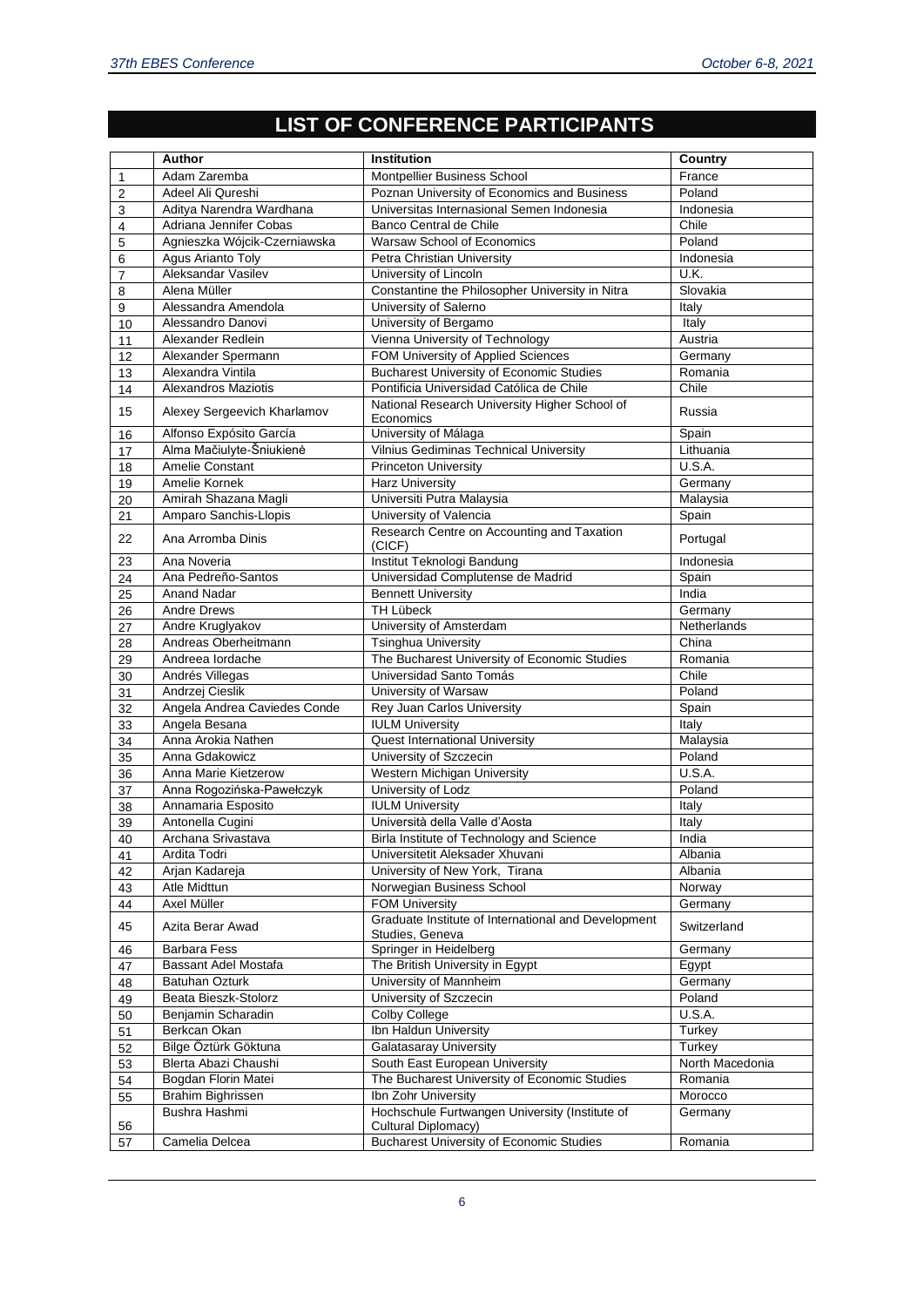| 58  | Carla Marano-Marcolini     | University of Jaén                                          | Spain           |
|-----|----------------------------|-------------------------------------------------------------|-----------------|
| 59  | <b>Carolin Schubert</b>    | <b>Harz University</b>                                      | Germany         |
| 60  | Carsten Kruppe             | FOM University of Applied Sciences                          | Germany         |
| 61  | Catalina Amuedo-Dorantes   | University of California                                    | <b>U.S.A.</b>   |
| 62  | Catherine Robinson         | University of Kent                                          | U.K.            |
| 63  | Cemile Özgür               | <b>Istanbul University</b>                                  | Turkey          |
| 64  | Chavi Asrani               | O.P. Jindal Global University                               | <b>India</b>    |
| 65  | Chiara Bellini             | University of L'Aquila                                      | Italy           |
| 66  | Christina Fung Kiu Lam     | Singapore Institute of Technology                           | Singapore       |
| 67  | Christina Karetsou         | Johannes Kepler University Linz                             | Austria         |
| 68  | Chunbei Wang               | University of Oklahoma                                      | <b>U.S.A.</b>   |
| 69  | Cinzia Rienzo              | University of Brighton                                      | U.K.            |
| 70  | Concepción Román           | University of Huelva                                        | Spain           |
| 71  | Conrado Diego García-Gómez | University of Valladolid                                    | Spain           |
| 72  | Cynthia Bansak             | St. Lawrence University                                     | U.S.A.          |
| 73  | Daiga Behmane              | <b>Riga Stradins University</b>                             | Latvia          |
| 74  | Daina Baidekalne           | Riga East University Hospital                               | Latvia          |
| 75  | Damir Piplica              | University Department of Forensic Sciences Split            | Croatia         |
| 76  | Daniel Fernandez-Kranz     | IE Business School, Madrid                                  | Spain           |
| 77  | Daniel H. K. Ho            | Hong Kong Baptish University                                | Hong Kong       |
| 78  | Daphna Brueller-Lubovsky   | <b>Bar-Ilan University</b>                                  | Israel          |
| 79  | David G. Blanchflower      | Dartmouth College                                           | U.S.A.          |
| 80  | Davit Adunts               | CERGE-EI                                                    | Czechia         |
| 81  | Davor Labas                | University of Zagreb                                        | Croatia         |
| 82  | Debasis Mondal             | Indian Institute of Technology Delhi                        | India           |
| 83  | Desiree Helene Ladwig      | University of Applied Sciences Lübeck                       | Germany         |
| 84  | Diana Amirbekova           | Kazakh British Technical University                         | Kazakhstan      |
| 85  | Diana-Maria Chis           | Babes-Bolyai University                                     | Romania         |
| 86  | Diego Hidalgo-Oñate        | Universitat Jaume I                                         | Spain           |
| 87  | Djula Borozan              | Josip Juraj Strossmayer University of Osijek                | Croatia         |
| 88  | Dolores Añón Higón         | University of Valencia                                      | Spain           |
| 89  | Domagoj Hruška             | University of Zagreb                                        | Croatia         |
| 90  | Domenico Curcio            | University of Naples Federico II                            | Italy           |
| 91  | Domenico Rocco Cambrea     | Università Cattolica del Sacro Cuore                        | Italy           |
| 92  | Dominyka Venciute          | ISM University of Management and Economics                  | Lithuania       |
| 93  | Doron Nisani               | University of Haifa                                         | Israel          |
| 94  | Dorothea Schäfer           | German Institute for Economic Research (DIW<br>Berlin)      | Germany         |
| 95  | Effrosyni Adamopoulou      | University of Mannheim                                      | Germany         |
| 96  | Elisa Garrido Castro       | University of Jaén                                          | Spain           |
| 97  | Elsa Fontainha             | ISEG Universidade de Lisboa                                 | Portugal        |
| 98  | Emanuela Susca             | University of Urbino                                        | Italy           |
| 99  | Emanuele Giovannetti       | Anglia Ruskin University                                    | U.K.            |
| 100 | Emine Özge Yurdakurban     | <b>Yeditepe University</b>                                  | Turkey          |
| 101 | <b>Emoke Takacs</b>        | European Research Institute                                 | Hungary         |
| 102 | Endah Tri Wahyuningtyas    | Universitas Nahdlatul Ulama Surabaya                        | Indonesia       |
| 103 | <b>Ender Demir</b>         | Reykjavik University                                        | Iceland         |
| 104 | Enes Ljimani               | South East European University                              | North Macedonia |
| 105 | Erik-Robert Kovacs         | <b>Bucharest University of Economic Studies</b>             | Romania         |
| 106 | Ettore William Di Mauro    | University of Rome                                          | Italy           |
| 107 | Eva Stopajnik              | TU Wien                                                     | Austria         |
| 108 | Evan Lau                   | Universiti Malaysia Sarawak                                 | Malaysia        |
| 109 | Ewa Maja Feder-Sempach     | University of Lodz                                          | Poland          |
| 110 | Ewa Putek-Szelag           | University of Szczecin                                      | Poland          |
| 111 | Ewa Stawasz-Grabowska      | University of Lodz                                          | Poland          |
| 112 | Federica Ielasi            | University of Florence                                      | Italy           |
| 113 | Fletima Adrianne Dias      | Estonian Entrepreneurship University of Applied<br>Sciences | Estonia         |
| 114 | Frauke Bieberstein         | University of Bern                                          | Switzerland     |
| 115 | <b>Frederic Docquier</b>   | <b>LISER</b>                                                | Luxembourg      |
| 116 | Gabriela López Noria       | Banco de México                                             | Mexico          |
| 117 | Gamze Ozturk Danisman      | Kadir Has University                                        | Turkey          |
| 118 | Gelareh Roushan            | <b>Bournemouth University</b>                               | U.K.            |
| 119 | Georg Westermann           | <b>Harz University</b>                                      | Germany         |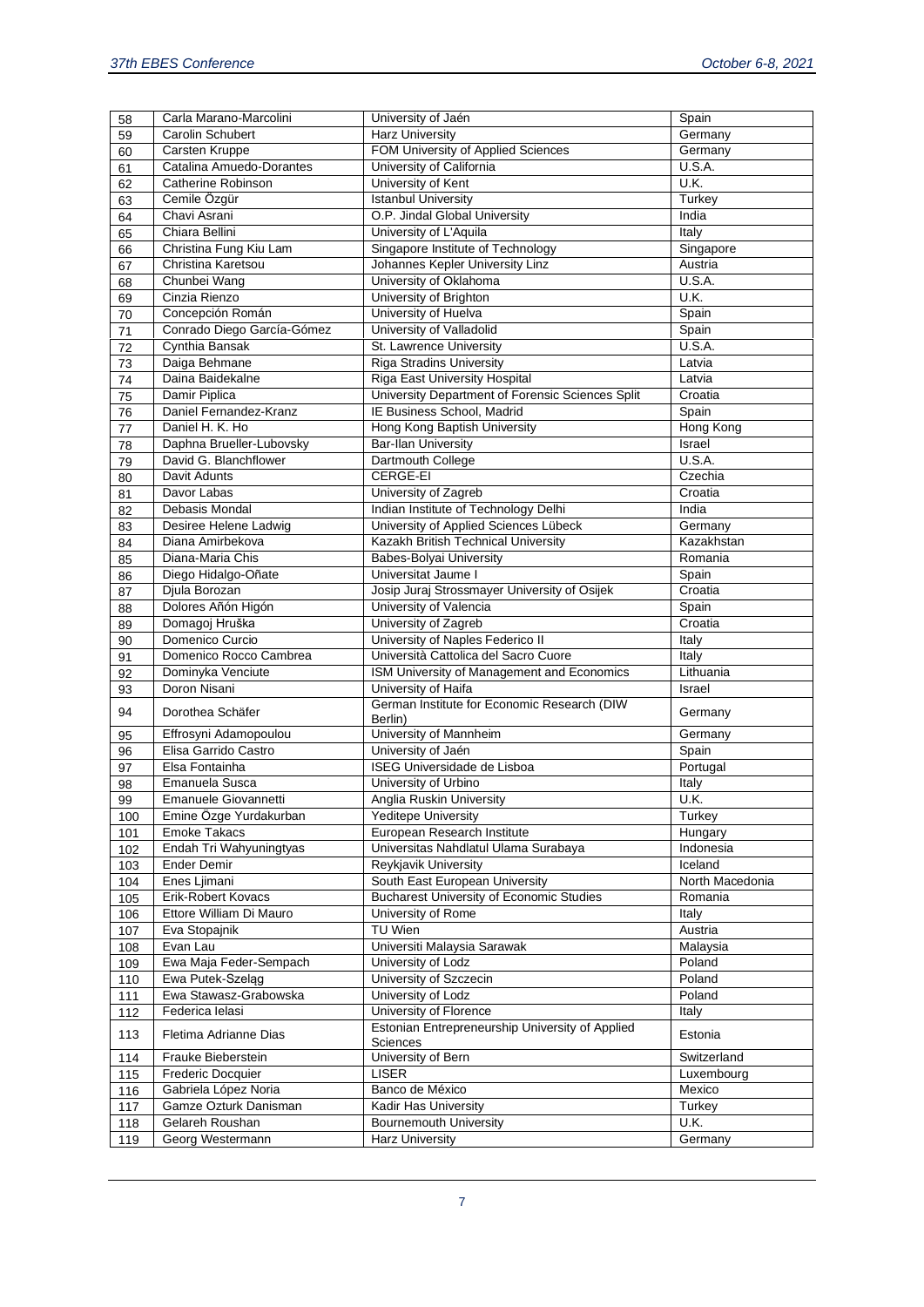| 120 | Ghulam Mustafa                 | Norwegian University of Science and Technology         | Norway        |
|-----|--------------------------------|--------------------------------------------------------|---------------|
| 121 | Giani Ionel Grădinaru          | The Bucharest University of Economic Studies           | Romania       |
| 122 | Gianluca Mele                  | World Bank                                             | <b>U.S.A.</b> |
| 123 | Giorgio Valentinuz             | Università di Trieste                                  | Italy         |
| 124 | Gloria Isabel Rodríguez-Lozano | Universidad Nacional de Colombia                       | Colombia      |
| 125 | Gokhan Karabulut               | <b>Istanbul University</b>                             | Turkey        |
| 126 | Grazia Onorato                 | University of Bari Aldo Moro                           | Italy         |
| 127 | Gugup Kismono                  | Gadjah Mada University                                 | Indonesia     |
| 128 | Hakan Danis                    | <b>MUFG Union Bank</b>                                 | <b>U.S.A.</b> |
| 129 | Hala Hattab                    | The British University in Egypt                        | Egypt         |
| 130 | Hani Handoko                   | Gadjah Mada University                                 | Indonesia     |
| 131 | Hansjörg Herr                  | Berlin School of Economics and Law                     | Germany       |
| 132 | Hasan Fehmi Baklaci            | Al Akhawayn University                                 | Morocco       |
| 133 | Hend Farahat Issa Farag        | University of Rey Juan Carlos                          | Spain         |
| 134 | <b>Henning Brink</b>           | <b>Osnabrück University</b>                            | Germany       |
| 135 | <b>Henrik Vetter</b>           | Royal Danish Library                                   | Denmark       |
| 136 | Holger Wassermann              | FOM University of Applied Sciences                     | Germany       |
| 137 | Hooy Chee Wooi                 | Universiti Sains Malaysia                              | Malaysia      |
|     | Huseyin Kaya                   | <b>Istanbul Medeniyet University</b>                   | Turkey        |
| 138 | Husniyah Abdul Rahim           | Universiti Putra Malaysia                              | Malaysia      |
| 139 | <b>Idil Goksel</b>             | Izmir University of Economics                          | Turkey        |
| 140 |                                |                                                        |               |
| 141 | Igor Gianfrancesco             | University LUISS Guido Carli                           | Italy         |
| 142 | <b>Ilker Kaya</b>              | American University of Sharjah                         | U.A.E.        |
| 143 | Iluminada Fuertes-Fuertes      | Universitat Jaume I                                    | Spain         |
| 144 | Ilya Ivaninskiy                | National Research University Higher School of          | Russia        |
|     | Ima Kurniastuti                | Economics<br>Universitas Nahdlatul Ulama Surabaya      | Indonesia     |
| 145 | Imran Khan                     |                                                        | U.A.E.        |
| 146 |                                | Arab Company for Shared Services                       |               |
| 147 | Imtiaz Badshah                 | Østfold University College                             | Norway        |
| 148 | Inese Mavlutova                | BA School of Business and Finance                      | Latvia        |
| 149 | Irene Campos García            | Rey Juan Carlos University                             | Spain         |
| 150 | Irene Mosca                    | <b>Maynooth University</b>                             | Ireland       |
|     | Irina Ivashkovskaya            | National Research University Higher School of          | Russia        |
| 151 | Ismail Reza Abd Rahman         | Economics                                              |               |
| 152 |                                | <b>Quest International University</b><br><b>UNITEN</b> | Malaysia      |
| 153 | Izzaamirah Ishak               |                                                        | Malaysia      |
| 154 | J. David Cabedo                | Universitat Jaume I                                    | Spain         |
| 155 | Jackline Wahba                 | University of Southampton                              | U.K.          |
| 156 | Jakub Borowski                 | Warsaw School of Economics                             | Poland        |
| 157 | Jakub Janus                    | Cracow University of Economics                         | Poland        |
| 158 | Jakub Lonsky                   | University of Liverpool                                | U.K.          |
| 159 | James Derbyshire               | <b>Middlesex University</b>                            | U.K.          |
| 160 | Jan Jakub Michalek             | University of Warsaw                                   | Poland        |
| 161 | Jelena Raskovic                | <b>Belgrade University</b>                             | Serbia        |
| 162 | Jennifer Pédussel Wu           | Berlin School of Economics and Law                     | Germany       |
| 163 | Jennifer Roff                  | Queens College and the Graduate Center, CUNY           | <b>U.S.A.</b> |
| 164 | Jing Han                       | <b>Fudan University</b>                                | China         |
| 165 | Jing Ma                        | <b>Harbin Engineering University</b>                   | China         |
| 166 | Joanna Stawska                 | University of Lodz                                     | Poland        |
| 167 | João Jalles                    | University of Lisbon                                   | Portugal      |
| 168 | Johannes Fottner               | <b>Technical University of Munich</b>                  | Germany       |
| 169 | José Alberto Molina            | University of Zaragoza                                 | Spain         |
| 170 | José Ignacio Giménez-Nadal     | University of Zaragoza                                 | Spain         |
| 171 | Juan A. Sanchis Llopis         | University of Valencia                                 | Spain         |
| 172 | Juan Carlos Campaña            | Antonio de Nebrija University                          | Spain         |
| 173 | Julia Taylor                   | <b>Bournemouth University</b>                          | U.K.          |
| 174 | Julija Kubova-Semaka           | Kaunas Technology University                           | Lithuania     |
| 175 | June Pan                       | <b>VISA</b>                                            | U.S.A.        |
| 176 | Juniarti                       | Petra Christian University                             | Indonesia     |
| 177 | Kai Klotz                      | FOM University of Applied Sciences                     | Germany       |
| 178 | Katie Landgraf                 | University of Hawaii - West Oahu                       | U.S.A.        |
| 179 | Kausik Gangopadhyay            | Indian Institute of Management Kozhikode               | India         |
|     |                                | Birla Institute of Technology and Science,             |               |
| 180 | Keerti Mallela                 | Hyderabad                                              | India         |
| 181 | Ken Yoshida                    | Chiba University                                       | Japan         |
|     |                                |                                                        |               |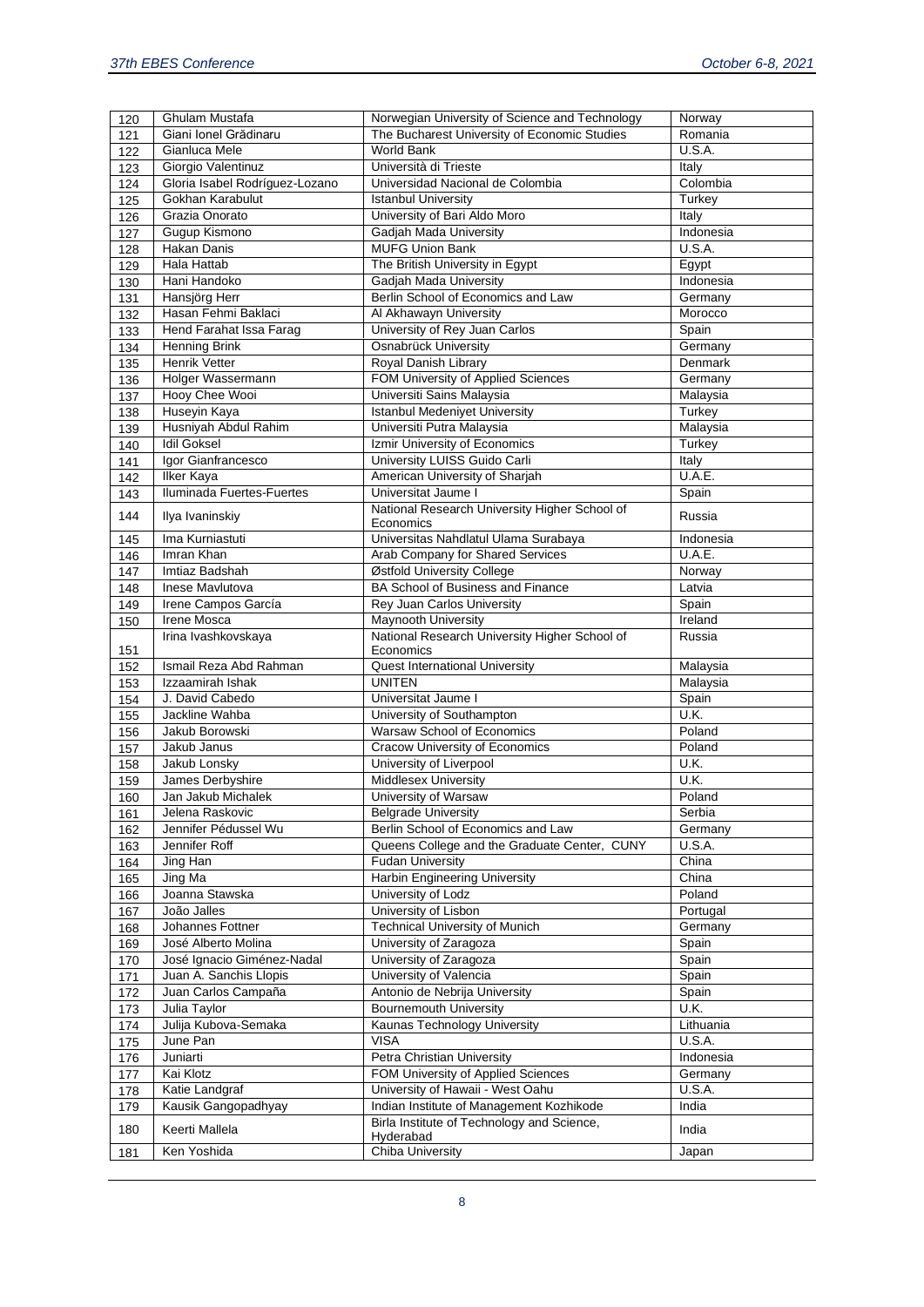| 182        | Khadija Angade                  | <b>ENCG Agadir Ibn Zohr University</b>                                   | Morocco         |
|------------|---------------------------------|--------------------------------------------------------------------------|-----------------|
| 183        | Klaus F. Zimmermann             | <b>UNU-MERIT</b>                                                         | The Netherlands |
| 184        | Krista Jaakson                  | University of Tartu                                                      | Estonia         |
| 185        | Kristaps Lešinskis              | BA School of Business and Finance                                        | Latvia          |
| 186        | Krystian Jaworski               | Warsaw School of Economics                                               | Poland          |
| 187        | Krzysztof Dmytrów               | University of Szczecin                                                   | Poland          |
| 188        | Krzysztof Falkowski             | Warsaw School of Economics                                               | Poland          |
| 189        | Krzysztof Marecki               | Warsaw School of Economics                                               | Poland          |
| 190        | Kusum Mundra                    | <b>Rutgers University</b>                                                | U.S.A.          |
| 191        | Levi Nilawati                   | Atmajaya Catholic University of Indonesia                                | Indonesia       |
| 192        | Livia Diana lancu               | <b>Bucharest University of Economic Studies</b>                          | Romania         |
| 193        | Liviu-Adrian Cotfas             | <b>Bucharest University of Economic Studies</b>                          | Romania         |
| 194        | Lorenzo Gai                     | University of Florence                                                   | Italy           |
| 195        | Luca Rebeggiani                 | FOM University of Applied Sciences                                       | Germany         |
| 196        | Luca Sensini                    | University of Salerno                                                    | Italy           |
| 197        | Ludmila Demidova                | St. Petersburg State University of Economy                               | Russia          |
| 198        | Ľudovít Nastišin                | Faculty of Management of University of Prešov                            | Slovakia        |
| 199        | Luigi Guadalupi                 | IRISS-CNR, Napoli                                                        | Italy           |
| 200        | Luis Ramón Yanguas              | <b>BCD Travel</b>                                                        | U.S.A.          |
| 201        | Luís Vilela Pimentel            | <b>ISCTE-IUL</b>                                                         | Portugal        |
| 202        | Luisa Carvalho                  | Polytechnic Institute of Setubal                                         | Portugal        |
| 203        | Lydia Gonzalez González-Serrano | Universidad Rey Juan Carlos                                              | Spain           |
| 204        | M. Ege Yazgan                   | Istanbul Bilgi University                                                | Turkey          |
| 205        | Maaja Vadi                      | University of Tartu                                                      | Estonia         |
| 206        | Maciej Malaczewski              | University of Lodz                                                       | Poland          |
| 207        | Madeline Zavodny                | University of North Florida                                              | U.S.A.          |
|            | Madhvendra Pratap Singh         | KNIPSS Management Institute Sultanpur                                    | India           |
| 208        | <b>Magnus Lofstrom</b>          | Public Policy Institute of California                                    | <b>U.S.A.</b>   |
| 209<br>210 | <b>Mahmoud Qadan</b>            | University of Haifa                                                      | Israel          |
|            | Manuela Zipperling              | FOM University of Applied Sciences in Berlin                             |                 |
| 211        | Marco Alberto De Benedetto      |                                                                          | Germany         |
| 212        | Marco Vivarelli                 | University of Calabria<br>Universita Cattolica del Sacro Cuore in Milano | Italy           |
| 213        |                                 |                                                                          | Italy           |
| 214        | Mare Kurvits                    | Estonian Entrepreneurship University of Applied<br>Sciences              | Estonia         |
| 215        | Maria Chronopoulou              | <b>MA Counselling Psychology</b>                                         | Greece          |
| 216        | Maria Major                     | <b>ISCTE-IUL</b>                                                         | Portugal        |
| 217        | Maria Vlachadi                  | University of Crete                                                      | Greece          |
| 218        | Mariella Nenova                 | Sofia University                                                         | <b>Bulgaria</b> |
| 219        | Marina Murat                    | University of Modena and Reggio Emilia                                   | Italy           |
| 220        | Marinella Boccia                | University of Salerno                                                    | Italy           |
| 221        | Mariola Pytlikova               | CERGE-EI                                                                 | Czechia         |
| 222        | <b>Markus Christian Slevogt</b> | <b>Bahcesehir University</b>                                             | Turkey          |
| 223        | Marleen Jenny Wohlert           | Technische Hochschule Lübeck                                             | Germany         |
| 224        | Martha Matashu                  | North-West University                                                    | South Africa    |
| 225        | Martina Kuncova                 | Prague University of Economics and Business                              | Czechia         |
| 226        | Martyn Polkinghorne             | <b>Bournemouth University</b>                                            | U.K.            |
| 227        | Masaya Yasuoka                  | Kwansei Gakuin University                                                | Japan           |
| 228        | Massimiliano Kaucic             | Università di Trieste                                                    | Italy           |
| 229        | Massimiliano Tani               | University of New South Wales                                            | Australia       |
| 230        | Matloob Piracha                 | University of Kent                                                       | U.K.            |
| 231        | Maximilian Geyr                 | Ludwig Maximilian University Munich                                      | Germany         |
| 232        | Medicine Magocha                | <b>Walter Sisulu University</b>                                          | South Africa    |
| 233        | Megan Ward                      | Australian Communications Consumer Action<br>Network                     | Australia       |
| 234        | Mehmet Huseyin Bilgin           | <b>Istanbul Medeniyet University</b>                                     | Turkey          |
| 235        | Melikhaya Skhephe               | North-West University                                                    | South Africa    |
| 236        | <b>Michael Drewes</b>           | FOM University of Applied Sciences                                       | Germany         |
|            | Michael Hernando Sarmiento-     | Universidad Nacional de Colombia                                         | Colombia        |
| 237        | Munoz                           |                                                                          |                 |
| 238        | Michael Waldman                 | <b>Cornell University</b>                                                | U.S.A.          |
| 239        | Michal Šindelář                 | Prague University of Economics and Business                              | Czechia         |
| 240        | Michel Eckard Domsch            | <b>Helmut Schmidt University</b>                                         | Germany         |
| 241        | Michela Vecchi                  | Middlesex University Business School                                     | U.K.            |
| 242        | Michele Tuccio                  | Université Paris-Dauphine                                                | France          |
| 243        | Miglena Molhova                 | University of National and World Economy                                 | Bulgaria        |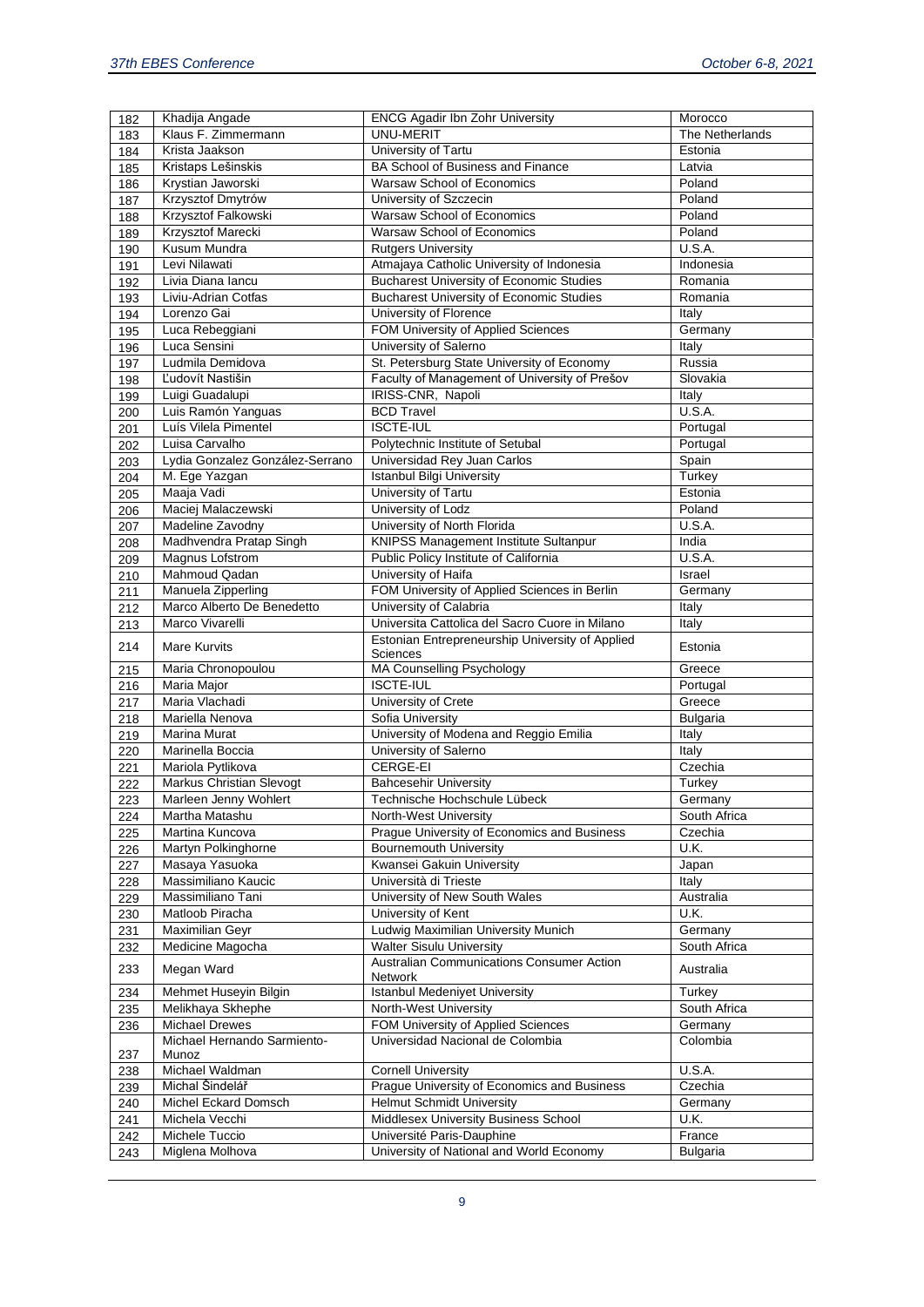| 244        | Mihai Daniel Roman                 | <b>Bucharest University of Economic Studies</b>                                         | Romania                     |
|------------|------------------------------------|-----------------------------------------------------------------------------------------|-----------------------------|
| 245        | Miho Murashima                     | <b>Rikkyo University</b>                                                                | Japan                       |
| 246        | Minoru Watanabe                    | Hokusei Gakuen University                                                               | Japan                       |
| 247        | Mohamad Fazli Sabri                | Universiti Putra Malaysia                                                               | Malaysia                    |
| 248        | Mohammed Anam Akhtar               | Institute of Management Technology, Dubai                                               | U.A.E.                      |
| 249        | Mohd. Amim Othman                  | Universiti Putra Malaysia                                                               | Malaysia                    |
| 250        | Monica Rossolini                   | University of Milano Bicocca                                                            | Italy                       |
| 251        | Monica Violeta Achim               | Babes-Bolyai University                                                                 | Romania                     |
| 252        | Monika Wohlmann                    | FOM University of Applied Science                                                       | Germany                     |
| 253        | Muhammad Ilhamsyah Siregar         | Fakultas Ekonomi dan Bisnis Universitas Syiah<br>Kuala                                  | Indonesia                   |
| 254        | Muhsin Fuat Bayik                  | <b>Istanbul Medipol University</b>                                                      | Turkey                      |
| 255        | Munaliza Jaimun                    | <b>Quest International University</b>                                                   | Malaysia                    |
| 256        | Natalia Ermakova                   | St. Petersburg State University of Economy                                              | Russia                      |
| 257        | Nicole Simpson                     | <b>Colgate University</b>                                                               | <b>U.S.A.</b>               |
| 258        | Nir Brueller                       | <b>Bar-Ilan University</b>                                                              | Israel                      |
| 259        | Nives Botica Redmayne              | <b>Massey University</b>                                                                | New Zealand                 |
| 260        | Nur Ellya Natasya Binti Mohd Taib  | <b>UNITEN</b>                                                                           | Malaysia                    |
| 261        | Nur Lawiyah                        | Bandung Institute of Technology                                                         | Indonesia                   |
| 262        | Nurul Fardini Zakaria              | Universiti Putra Malaysia                                                               | Malaysia                    |
| 263        | <b>Nusret Cakici</b>               | <b>Fordham University</b>                                                               | U.S.A.                      |
| 264        | Olga Popova                        | Leibniz Institute for East and Southeast European<br><b>Studies</b>                     | Germany                     |
| 265        | Olga Rodriguez-Arnaldo             | Universidad Politécnica de Cartagena                                                    | Spain                       |
| 266        | Onur Bas                           | Ibn Haldun University                                                                   | Turkey                      |
| 267        | Or David                           | University of Haifa                                                                     | Israel                      |
| 268        | Oscar Mauricio Cruz-Sanchez        | Universidad Nacional de Colombia                                                        | Colombia                    |
| 269        | Osea Giuntella                     | University of Pittsburgh                                                                | U.S.A.                      |
| 270        | Pablo Casas                        | University of Huelva                                                                    | Spain                       |
| 271        | Padmashantini Padmanathan          | <b>Quest International University</b>                                                   | Malaysia                    |
| 272        | Palakh Jain                        | <b>Bennett University</b>                                                               | India                       |
| 273        | Palmira Jucevičienė                | Kaunas University of Technology                                                         | Lithuania                   |
| 274        | Pankaj Kumar Tripathi              | Maharaja Sayajirao University of Baroda                                                 | India                       |
| 275        | Paola Olimpia Achard               | University of L'Aquila                                                                  | Italy                       |
| 276        | Paolo Tenuta                       | University of Calabria                                                                  | Italy                       |
| 277        | Paulina Malaczewska                | University of Lodz                                                                      | Poland                      |
| 278        | Pauline Sophie Seyfert             | <b>Bahcesehir University</b>                                                            | Turkey                      |
| 279        | Pavel Krasnobayev                  | National Research University Higher School of<br>Economics                              | Russia                      |
| 280        | Petya Biolcheva                    | University of National and World Economy                                                | <b>Bulgaria</b>             |
| 281        | Pichayalak Pichayakul              | Chiang Mai University                                                                   | Thailand                    |
| 282        | Pilar Talón-Ballestero             | University of Rey Juan Carlos                                                           | Spain                       |
| 283        | Piotr Szczepocki<br>Pit Götz       | University of Lodz                                                                      | Poland                      |
| 284        | Quan Hoang Nguyen Tran             | Martin-Luther University Halle-Wittenberg<br>University of Tartu                        | Germany                     |
| 285        |                                    |                                                                                         | Estonia<br>Kingdom of Saudi |
| 286        | Raed Obaid                         | King Abdulaziz University                                                               | Arabia                      |
| 287        | Ralph Sonenshine                   | American University<br>King Abdulaziz University                                        | <b>U.S.A.</b>               |
| 288        | Rawia Reda Obaid                   |                                                                                         | Saudi Arabia                |
| 289        | Raziye Selim<br>Răzvan Ioan Tătaru | <b>Istanbul Technical University</b><br><b>Bucharest University of Economic Studies</b> | Turkey<br>Romania           |
| 290        |                                    |                                                                                         |                             |
| 291<br>292 | Rebecca Spaunhorst<br>Redina Imeri | Harz University<br>South East European University                                       | Germany<br>North Macedonia  |
|            | Reni Rosari                        | Gadjah Mada University                                                                  | Indonesia                   |
| 293<br>294 | Riccardo Bramante                  | Università Cattolica del Sacro Cuore di Milano                                          | Italy                       |
| 295        | Richard Fedorko                    | Faculty of Management of University of Prešov                                           | Slovakia                    |
| 296        | <b>Richard Stiebal</b>             | Prague University of Economics and Business                                             | Czechia                     |
| 297        | Ritvik Bordia                      | Fieldston Upper School                                                                  | <b>U.S.A.</b>               |
| 298        | Riyan Sisiawan Putra               | Universitas Nahdlatul Ulama Surabaya                                                    | Indonesia                   |
| 299        | Robby Sukma Dharmawan              | PT Badak NGL                                                                            | Indonesia                   |
| 300        | Robert E. Wright                   | University of Glasgow                                                                   | Scotland                    |
| 301        | Rohati Shafie                      | <b>Quest International University</b>                                                   | Malaysia                    |
| 302        | Rosa Cocozza                       | University of Naples Federico II                                                        | Italy                       |
| 303        | Rosario Maggistro                  | Università di Trieste                                                                   | Italy                       |
| 304        | Rui Dias                           | Polytechnic Institute of Setubal                                                        | Portugal                    |
|            |                                    |                                                                                         |                             |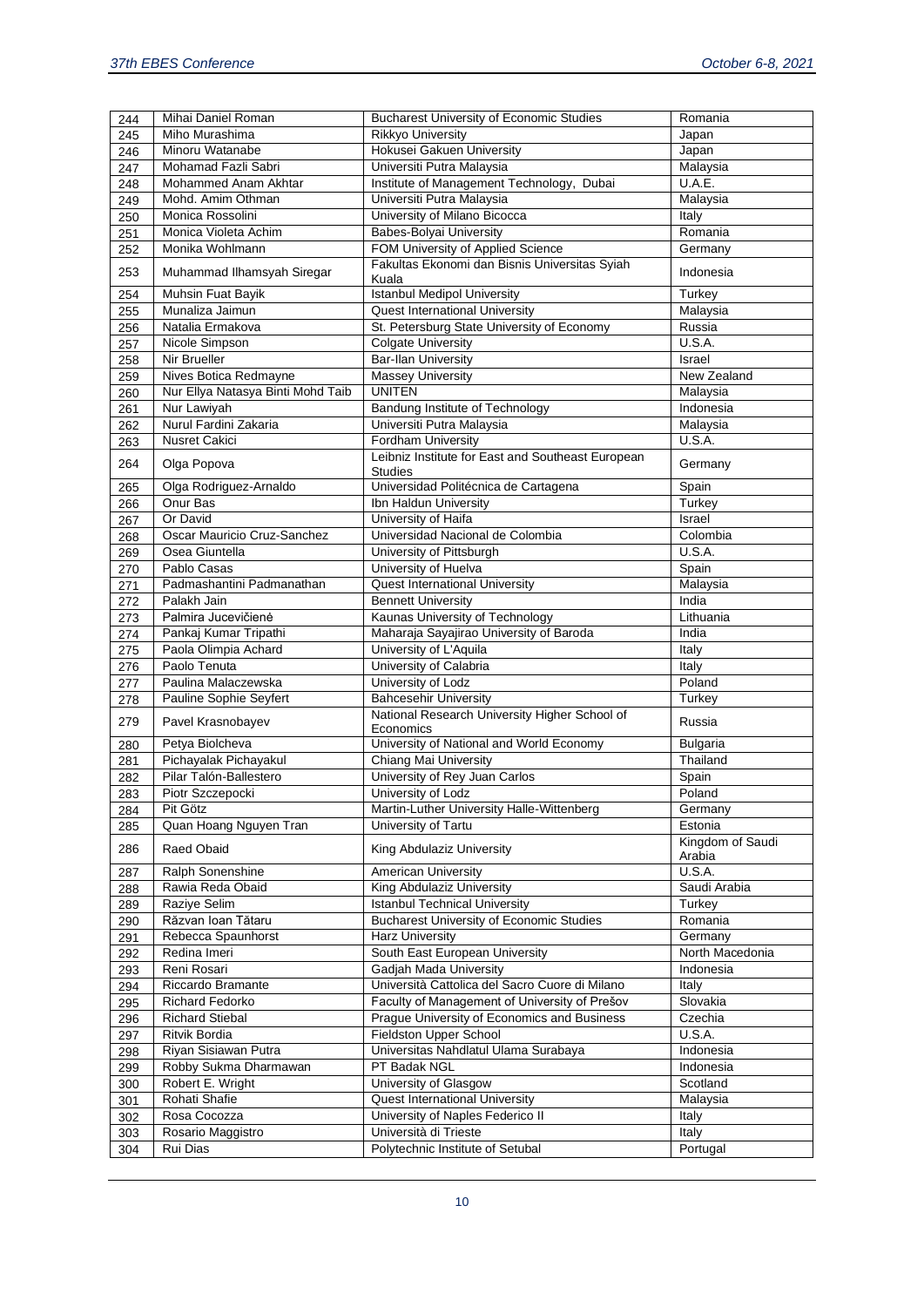| 305 | Sagi Akron                      | University of Haifa                                     | Israel          |
|-----|---------------------------------|---------------------------------------------------------|-----------------|
| 306 | Samarth Jain                    | Heritage Xperiential Learning School                    | India           |
| 307 | Sandrine Mesplé-Somps           | Université Paris-Dauphine                               | France          |
| 308 | Sanja Pfeifer                   | Josip Juraj Strossmayer University of Osijek            | Croatia         |
| 309 | Sanja Radolovic                 | Juraj Dobrila University of Pula                        | Croatia         |
| 310 | Sara Garcia-Perez               |                                                         | Spain           |
| 311 | Sarah Leidner                   | <b>Bournemouth University</b>                           | U.K.            |
| 312 | Sarmad Ali                      | University G. d'Annunzio Chieti - Pescara               | Italy           |
| 313 | Sascha Frohwerk                 | FOM University of Applied Sciences                      | Germany         |
| 314 | Sazhida Safina                  | St. Petersburg State University of Economy              | Russia          |
| 315 | Sean Nicholson                  | <b>Cornell University</b>                               | U.S.A.          |
| 316 | Sergio Destefanis               | University of Salerno                                   | Italy           |
|     |                                 | INAPP (National Institute for the Analysis of Public    |                 |
| 317 | Sergio Scicchitano              | Policies)                                               | Italy           |
| 318 | Shannon Fase                    | University of Amsterdam                                 | Netherlands     |
| 319 | Sharmila Thinagar               | <b>Quest International University</b>                   | Malaysia        |
| 320 | Sheikh Shamim Hasnain           | The British University in Egypt                         | Egypt           |
| 321 | Silvia Facchinetti              | Università Cattolica del Sacro Cuore di Milan           | Italy           |
| 322 | Simona Moretti                  | <b>IULM</b>                                             | Italy           |
| 323 | Simona-Gabriela Masca           | Babeş-Bolyai University                                 | Romania         |
| 324 | Sonia Plaza                     | World Bank                                              | U.S.A.          |
| 325 | Sri Herliana                    | Bandung Institute of Technology                         | Indonesia       |
|     | Sriya Iyer                      | University of Cambridge                                 | U.K.            |
| 326 | Štefan Kráľ                     | Faculty of Management of University of Prešov           | Slovakia        |
| 327 | Stefanie Schumacher             | University of Bern                                      | Switzerland     |
| 328 |                                 |                                                         |                 |
| 329 | Stefanija Veljanoska            | University of Rennes                                    | France          |
| 330 | Stephan Kessler                 | <b>Technical University of Munich</b>                   | Germany         |
| 331 | Stiriba Latifa                  | <b>High School of Business</b>                          | Morocco         |
| 332 | Süleyman Şen                    | <b>Burdur Mehmet Akif Ersoy University</b>              | Turkey          |
| 333 | Sungho Lee                      | University of Seoul                                     | South Korea     |
| 334 | Sunny Kumar Singh               | Birla Institute of Technology and Science,<br>Hyderabad | India           |
| 335 | Susan Pozo                      | Western Michigan University                             | <b>U.S.A.</b>   |
| 336 | Susana Martinez-Rodriguez       | Universidad de Murcia                                   | Spain           |
| 337 | Sven Packmohr                   | Malmö University                                        | Sweden          |
| 338 | Tai-Liang Chen                  | Zhongnan University of Economics and Law                | China           |
| 339 | <b>Tamer Aksoy</b>              | Ibn Haldun University                                   | Turkey          |
| 340 | Taufiq Carnegie Dawood          | Fakultas Ekonomi dan Bisnis Universitas Syiah<br>Kuala  | Indonesia       |
| 341 | <b>Taufiq Choudhry</b>          | University of Southampton                               | U.K.            |
| 342 | Teuta Nexhbi Veseli-Kurtishi    | South East European University                          | North Macedonia |
| 343 | Thasni Thajudeen                | Indian Institute of Management Kozhikode                | <b>India</b>    |
| 344 | Thomas Jungbauer                | <b>Cornell University</b>                               | U.S.A.          |
| 345 | Tihomir Luković                 | Aspira                                                  | Croatia         |
| 346 | Tim Varwig                      | Osnabrück University                                    | Germany         |
| 347 | <b>Timur Narbaev</b>            | Kazakh British Technical University                     | Kazakhstan      |
| 348 | Tonia Tassone                   | University of Calabria                                  | Italy           |
| 349 | Tony-Okeke Uchenna              | <b>Coventry University</b>                              | U.K.            |
| 350 | Toon Abcouwer                   | University of Amsterdam                                 | Netherlands     |
| 351 | Tran Hue                        | <b>Kyorin University</b>                                | Japan           |
|     | Ubaidillah Zuhdi                | Universitas Nahdlatul Ulama Surabaya                    | Indonesia       |
| 352 |                                 | <b>Pukyong National University</b>                      | South Korea     |
| 353 | Utai Uprasen<br>Uwe Manschwetus |                                                         |                 |
| 354 |                                 | <b>Harz University</b>                                  | Germany         |
| 355 | Vanessa Caprioglio              | Università della Valle d'Aosta                          | Italy           |
| 356 | Vassiliki Tzourmeti             | EPPAIK, ASPETE                                          | Greece          |
| 357 | Vedat Sarıkovanlık              | <b>Istanbul University</b>                              | Turkey          |
| 358 | Venetsiana Koroneou             | School of Early Childhood Education                     | Greece          |
| 359 | Victoria Vernon                 | <b>SUNY Empire State College</b>                        | <b>U.S.A.</b>   |
| 360 | Viktoriya Eremizina             | St. Petersburg State University of Economy              | Russia          |
| 361 | Vilte Auruskeviciene            | ISM University of Management and Economics              | Lithuania       |
| 362 | Viorela Ligia Vaidean           | Babes-Bolyai University                                 | Romania         |
| 363 | Virginia Bodolica               | American University of Sharjah                          | U.A.E.          |
| 364 | Vladislav Voronenko             | <b>Higher School of Economics</b>                       | Russia          |
| 365 | Volkan Demir                    | <b>Galatasaray University</b>                           | Turkey          |
| 366 | Wasseem Mina                    | United Arab Emirates University                         | U.A.E.          |
|     |                                 |                                                         |                 |